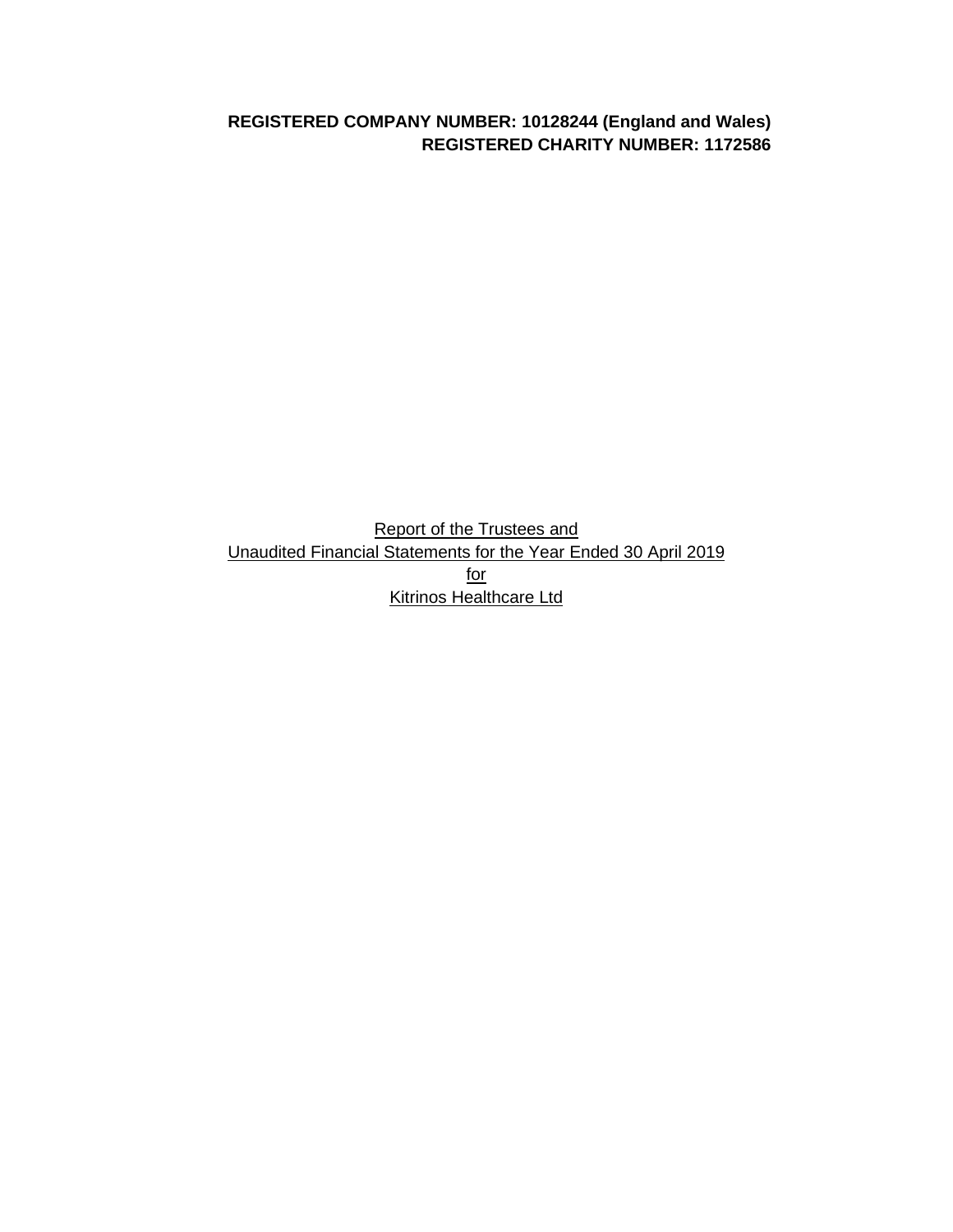# Kitrinos Healthcare Ltd

Contents of the Financial Statements for the Year Ended 30 April 2019

|                                            | Page     |
|--------------------------------------------|----------|
| Report of the Trustees                     | $1 - 15$ |
| Independent Examiner's Report              | 16       |
| <b>Statement of Financial Activities</b>   | 17       |
| <b>Balance Sheet</b>                       | 18 to 19 |
| Notes to the Financial Statements          | 20 to 27 |
| Detailed Statement of Financial Activities | 28       |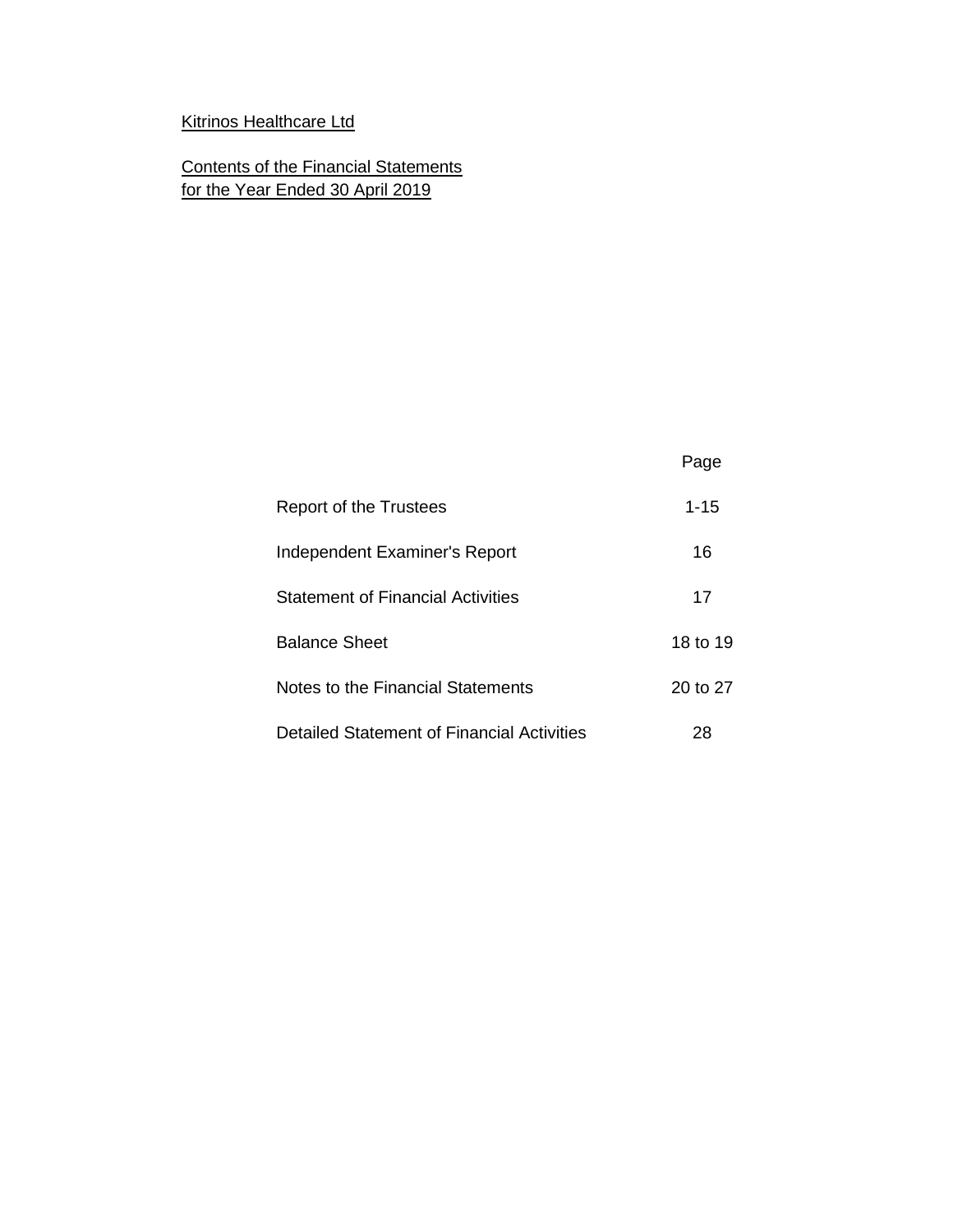# Kitrinos Healthcare Ltd Report of the Trustees for the Year Ended 30 April 2019

The trustees who are also directors of the charity for the purposes of the Companies Act 2006, present their report with the financial statements of the charity for the year ended 30 April 2019. The trustees have adopted the provisions of Accounting and Reporting by Charities: Statement of Recommended Practice applicable to charities preparing their accounts in accordance with the Financial Reporting Standard applicable in the UK and Republic of Ireland (FRS 102) (effective 1 January 2015).

# Aims and Objectives

The main objective of Kitrinos Healthcare is to provide the relief of sickness and to preserve health, physical and mental health, amongst refugees anywhere in the world. We aim to provide high-quality primary healthcare services and psychosocial support to refugees, asylum seekers and migrants in need, without discrimination, whilst being sensitive to each individual's needs. In addition, our ground team help to minimise confusion and provide **interpretation services**  navigating patients through the local healthcare system.

We provide both a range of services from first aid, emergency care, primary health care and medical advocacy particularly for cancer patients. We deal with a wide range of medical cases and try to treat them in our clinic; we facilitate transfer to secondary care clinics. A gesture much appreciated by beneficiaries as well as local authorities. With the help of our qualified clinical teams currently working on the ground, we have developed **clinical care plans and electronic patient records** which we try to keep updated daily.

# *Strategy for 2019*

In 2016 Kitrinos Healthcare became a recognised medical provider by the Greek Ministries of Migration and Health - "Kitrinos Healthcare Greece". Until now we have been the official medical provider in almost 20 camps.

On the 1st of May 2018, we downsized our operations and moved our operations to the island of Lesvos and worked exclusively in the notorious Camp Moria in Lesvos; the Greek island most densely populated by refugees. The situation on the ground changes frequently (and sometimes at very short notice) as decided by the Greek Ministries of Migration and Health, the presence or absence of other medical providers and the constant and inevitable flow of new refugees arriving on the small island.

# Locations for Operations

Within the first quarter of this fiscal year, following various assessments, it became evident that the need in Camp Moria, Lesvos was the greatest. During the months of May through to July, we started to wind down services in the camps in Northern Greece and started the process of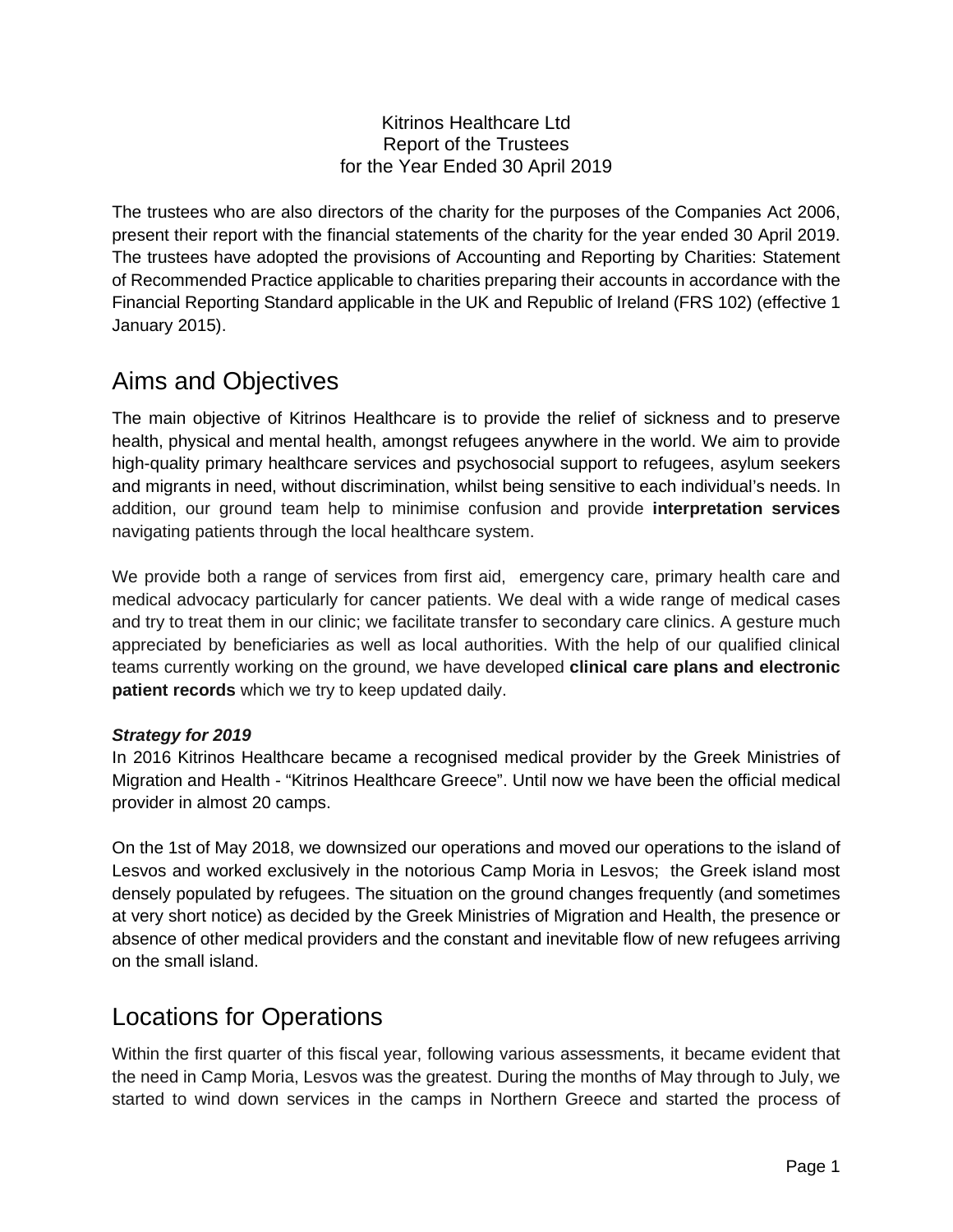relocating our services, volunteer staff and stocks to Lesvos. This also meant getting the ambulance serviced and prepared for transfer via road and ferry.

# Services provided

We provide both a range of services from first aid, emergency care, primary health care and medical advocacy. We deal with a wide range of medical cases and adopt a "see and treat" approach. A gesture much appreciated by beneficiaries as well as the overburdened local health authorities. Since December 2018 we have developed clinical care plans and electronic patient records for the much larger patient population which has grown over this year to over fifteen thousand, in Camp Moria Lesvos.

# **Outputs**

We have over **one thousand** patients seen in the clinic weekly. It is difficult to measure in absolute terms the unique, responsive and high quality of care that is being provided in the clinic by the regular presence of qualified clinical volunteers.

#### **Table showing clinic impact statistics**  *Source: Kitrinos Healthcare Lesvos Patient Visit Records 2019*

| Patients seen in Kitrinos Healthcare clinic<br>(Jan-Sept 2019)                                                        | <b>No. of Patients</b> |
|-----------------------------------------------------------------------------------------------------------------------|------------------------|
| Total number of medical consultations (including urgent &<br>lifesaving treatment)                                    | 20,000                 |
| 'Trauma Tapping Therapy' (TTT) for PTSD and mental health<br>and wellbeing                                            | 6,700                  |
| Patients with complex or chronic conditions (eg diabetes, heart<br>disease, cancer) given free prescription medicines | 3,000                  |
| Number of children (<18) (including unaccompanied minors)<br>(mainly on three days per week)                          | 500                    |
| Number of elderly (60+)                                                                                               | 480                    |
| Number of mental health (including attempted suicide cases)                                                           | 2,000                  |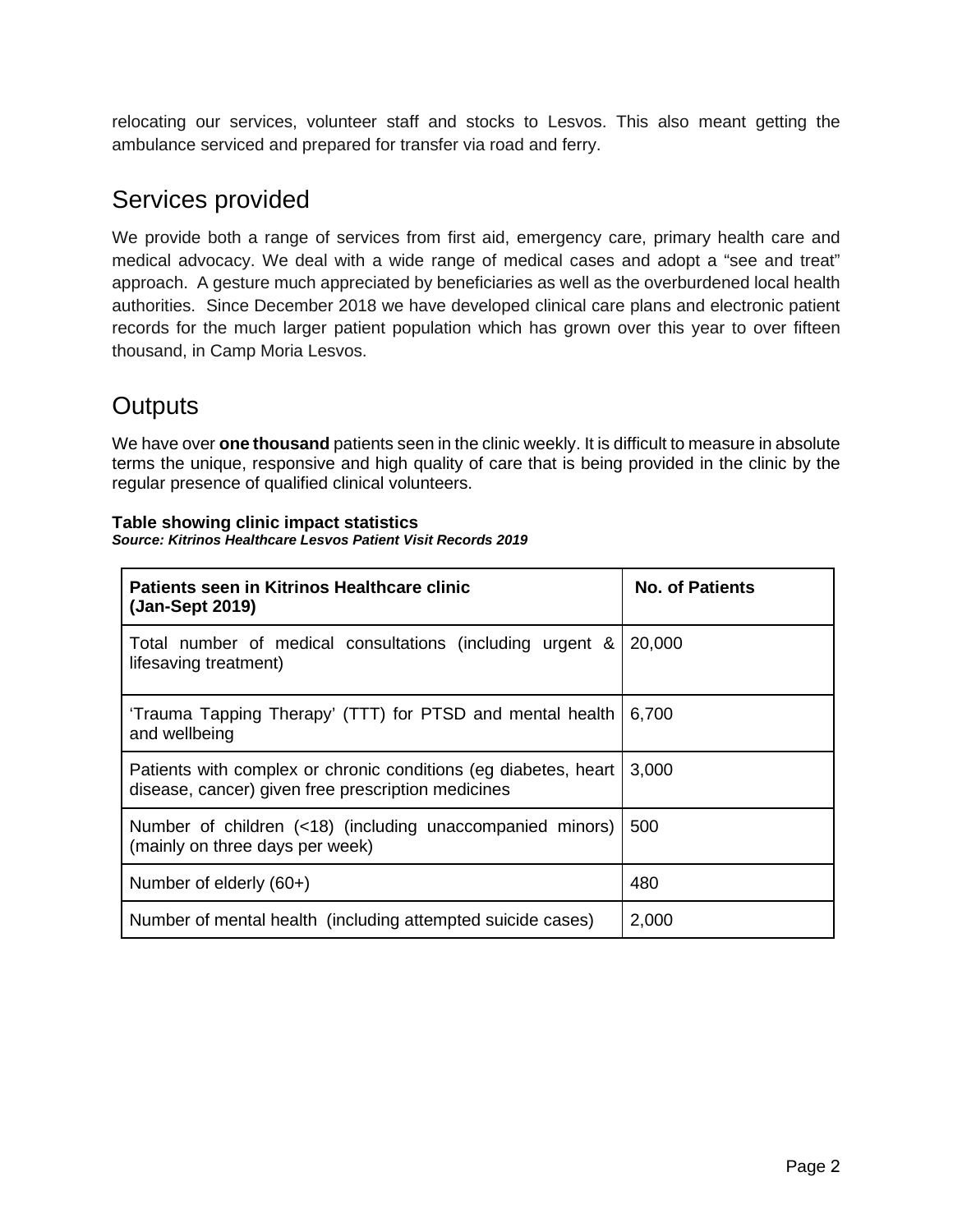# A financial review of Kitrinos Healthcare (UK & Greece)

We operate on a tight budget with only limited resources. For the last two years, we have relied largely on **public donations** (through events, educational conferences, volunteer fundraising and online crowd-funding) to keep our clinics running. We have also had several successful **partnerships** with worldwide organisations who have supported us by supplying volunteers and offering a portion of our funding for various aspects of our work. Administrative and office costs are supplemented by **private sponsorship by the trustees** and **Gift Aid Claims**.

Our decision-making and allocation of funds are done in line with our mission of supporting the health and wellbeing of the target refugee population.

- **Financial accountability**: A professional accountant (Redfin) has been instructed to help us develop our financial systems. Our first year of [independently reviewed accounts i](https://drive.google.com/file/d/10MnftI6HAtfdphOQNbmUTm7MOaD45bcd/view?usp=sharing)s available on our website.
- **Legal accountability**: We have a [constitution document](https://drive.google.com/file/d/1jlPDJZcn3OHkV0A7cEKYxdHmLWrAk095/view?usp=sharing) and written policies and procedures in place.
- **Donor Accountability**: written weekly updates, monthly newsletters an[d quarterly reports](https://www.kitrinoshealthcare.org/achievements) are disseminated to our subscribers and donors.

During the financial year to year ended 30 April 2019, the charity had a total income of **£146,344 (€169,700)**. This was a drop of 29% (**£60,528 / €70,200**) compared to the previous year when our total income was £208365. This was mainly because we were unable to obtain any significant grant funding this year. In addition, our operational costs were significantly higher in Northern Greece (about £15000 per month) at its peak. The transfer to Lesvos reduced this significantly to £5000 per month.

In September 2018, a decision was made to recruit a qualified book-keeper in the UK to reconcile the superfluous cash receipts which had collected since the beginning of the year. Around the same time- a volunteer accountant started to improvise the book-keeping in the field and implemented several strategies to ensure robust and timely management of all expensesespecially cash.

Of this income the trustees have also overseen a budget for restricted funds of **£19,400 (€22,504)** (note 13) - which are detailed below in the section on restricted funding.

# Principle Funding Sources

# Crowdfunding and Gift Aid

During the financial year of 2019, the charity's total income of £146,344 **(€169,759)** was mainly through various "crowdfunded" projects. By using platforms such as **Charity Checkout and Total Giving** - much of the Gift Aid was also efficiently collected and banked in a timely manner. This year this amounted to an income of **£8,336 (€9,669).**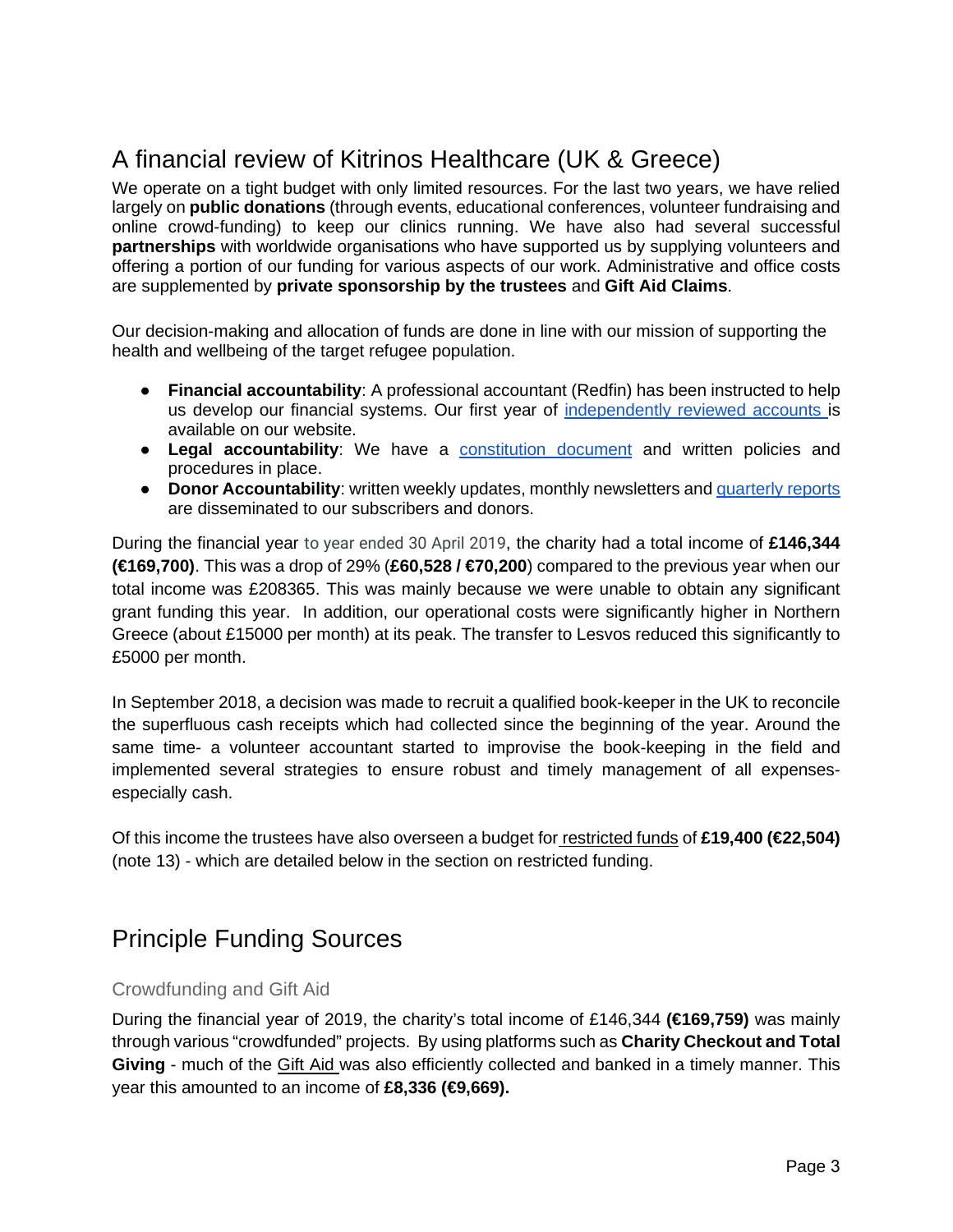Starting with family, local community, colleagues and supporters through social media campaigns and crowdfunding platforms - this level of voluntary giving is both generous and encouraging. Additionally, the volunteers who came to work with us, were happy to purchase essential medication and clinic equipment and donate these directly. The restricted income was variable for each project and is detailed below.

# Fundraising Events

During this year of accounting - we held **seven events**. Six were organised and sponsored by individuals (Nadia's Iftar, Tehmina Bollywood Evening & Smaira's Brunch Fundraiser) and by partners (Mercy Mission; SWAN). Our main event "Bad Camp", "Sad Kids" Charity Conference in October 2018 - was well attended and we raised enough to cover our costs and as well as raise much needed awareness for the ongoing need for our operations. Various items had been purchased for an auction and in addition a small contribution was made from sales on stalls to raise **£508 (€589).**

# Volunteer Donations

We rely on the generosity of our self-funded volunteers who often bring supplies and donations with them. A number have also arranged other sponsored activities such as running marathons and cycle rides and been able to contribute in small and significant ways.

Local and world wide communities are always willing to pull together for their refugee 'brothers and sisters' when we reach out to them. Notable contributions in this financial year were made from Dr Erin Crumblin from Australia and Dr Chrissy P from Canada who raised approximately £5000 (€5,800) each during the period they were volunteering.

# Restricted Funding 2019

The following describes details of income and expenses related to restricted funding during this financial year. For a number of projects we did not raise as much as had been expected. Restricted funding in this financial year were allocated for the following projects:

# Food & Nutrition project

# *Income: £3280 €3,804) Money Spent £4074 (€4,725)*

Funds raised to ensure adequate nutrition through supply of basic supplies of essential staple foods as well as vitamins for pregnant women and the children in particular. Those who had newly arrived made comments such as "we have never known hunger like what we experienced on this island of Lesvos" despite travelling treacherous journeys fleeing war zones.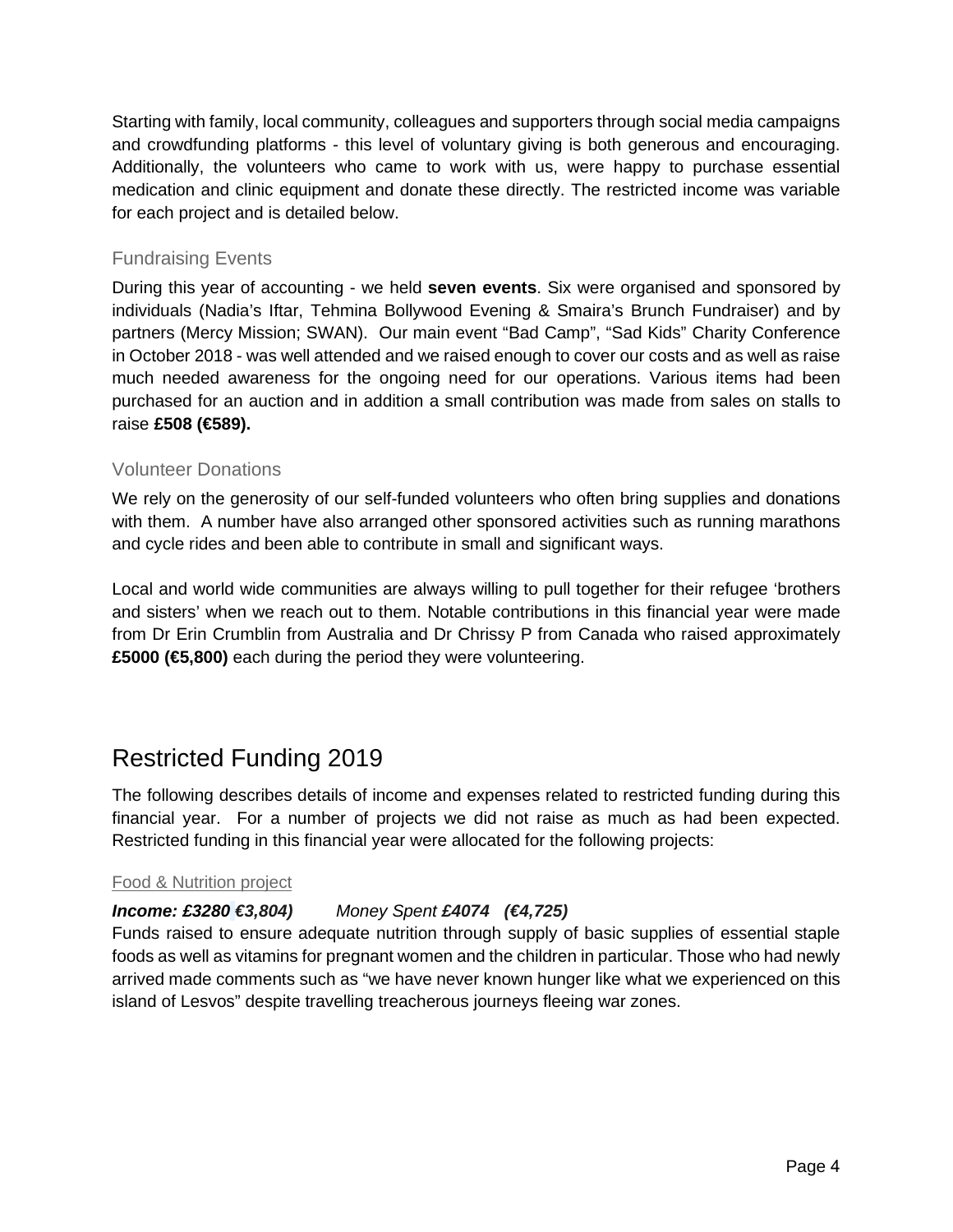# Zakat *Money raised: £7008 (€8,129) Money Spent: £8359 (€9,696)*

Zakat is a form of specific charitable giving regulated in accordance with the tenets of the Qur'an (Chapter 9: Verse 60). We adhere with the Islamic Ruling of Zakat for categories of recipients, in particular, by giving emergency cash or supplies (on average €50 per family of upto five) to:

- the travellers
- the destitute

The collection and distribution of Zakat particularly over the last year, meant we were able to support those in need as the 'UN cash programme' can take several weeks to materialise and then only for eligible clients.

Although the figures suggest an underspend - the following points should be noted:

- 1. Record keeping for handing our zakat cash has been poor; funds are often handed out very discreetly. This has to be the case as the amounts we have remain insufficient to give every needy person. A case by case (whereby we visited families tent by tent to distribute cash by hand). This selective process was adopted to identify those most in need. This meant that others were deprioritised- even though they too were in need. For the future we have resolved to improve our record keeping by designating one person to itemise cash distributions. Ideally we wish we had more zakat funds to distribute- to all who were observed to be in need.
- 2. The documented underspend provides a reserve amount to facilitate direct refugee needs such as emergency food or clothing for those who continue to arrive on the island in a state of destitution.

# 'Sewing & Knit' Project

*Income: £135(* **€***156)* Money Spent: *£0 (€0)*

This project was over spent in the previous year by £7,332 **(€8,500)** and in this financial year- the project remained on-hold while we adjusted to our new location. With no new grant income it was not possible to re-start this project . Since we moved to Moria, Lesvos as we have been more focused on the clinical work we do. During the September 2018 trip, two volunteers travelled to collaborate with "Stand by Me Lesvos" and "The Hope Project" to see if something could set up. Stand by me Lesvos succeeded to maintain a small sewing area which is very popular with beneficiaries- both men and women. This seems to be used to make adjustments to donated clothing to make them fit better.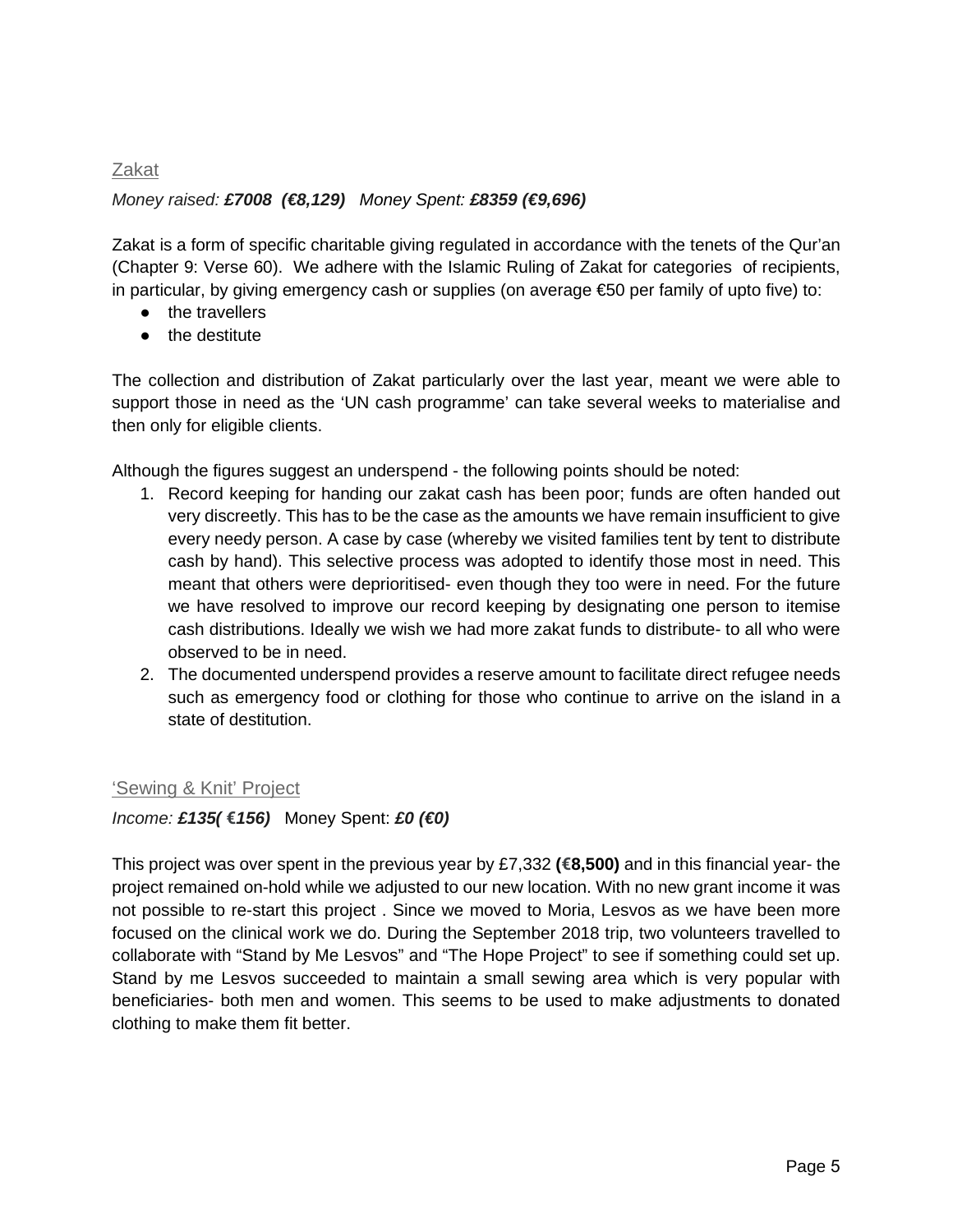# Qurbani Appeal

*Income: £2383 (***€***2,764) Money Spent:£2640(***€***3,062)* In this financial year, we worked with partners on the ground to deliver meat for Eid-ul-Adha, namely Charity Right.

## 'Abaya' Aid

*Money raised: £4412 (€5,117) Money Spent: £9632 (€11,173 )*

An appeal based on requests from beneficiaries that modest clothing was lacking in Greece in general and in particular as most of the women beneficiaries were from Islamic countries- they wished to retain their modest code of dressing. They particularly felt inadequate during the holy month of Ramadan as they did not feel able to perform their prayers without their issue of their dignity being addressed. We purchased and delivered a selection of Abayas and Hijabs (scarves) to partners on the ground: The Hope Project and Team Humanity to help with distributions.

## Winter Appeal

## *Money raised: £90(€104) Money Spent: 0*

A new project was initiated to help provide warm clothing or blankets to those attending the clinic with identified specific needs. In addition, with rising problems of infestations such as scabies infections it was decided to have a fund to support this supply of emergency clothing.

# Eid for Refugee kids

*Money raised: £971 (€1,126) Money Spent: £325 (€377)* As the time of year for festivities drew nearer, a proposal was made by partners on the ground to provide treats for Eid. This included funding a small party for about one thousand children at the Hope and Peace Centre run by Team Humanity. We supplied the ice cream and balloons.

# Ambulance Repairs

# *Money raised: £1121 (€1,300) Money Spent: £2540 (€2,946)*

In moving our operations from Northern Greece to Lesvos, we had to prepare the Ambulance to make it roadworthy to transport to Lesvos. The expense includes essential mechanical servicing, road tax and insurance, fuel, ferry and driver costs. In addition, it was loaded with equipment and stock of medication to transport to the Lesvos Clinic.

# General Expenses

The move to Lesvos incurred a larger overall expense for staff stipends. In practice we need about fifteen interpreters, field coordinator, logistician and an administrator to support the infrastructure.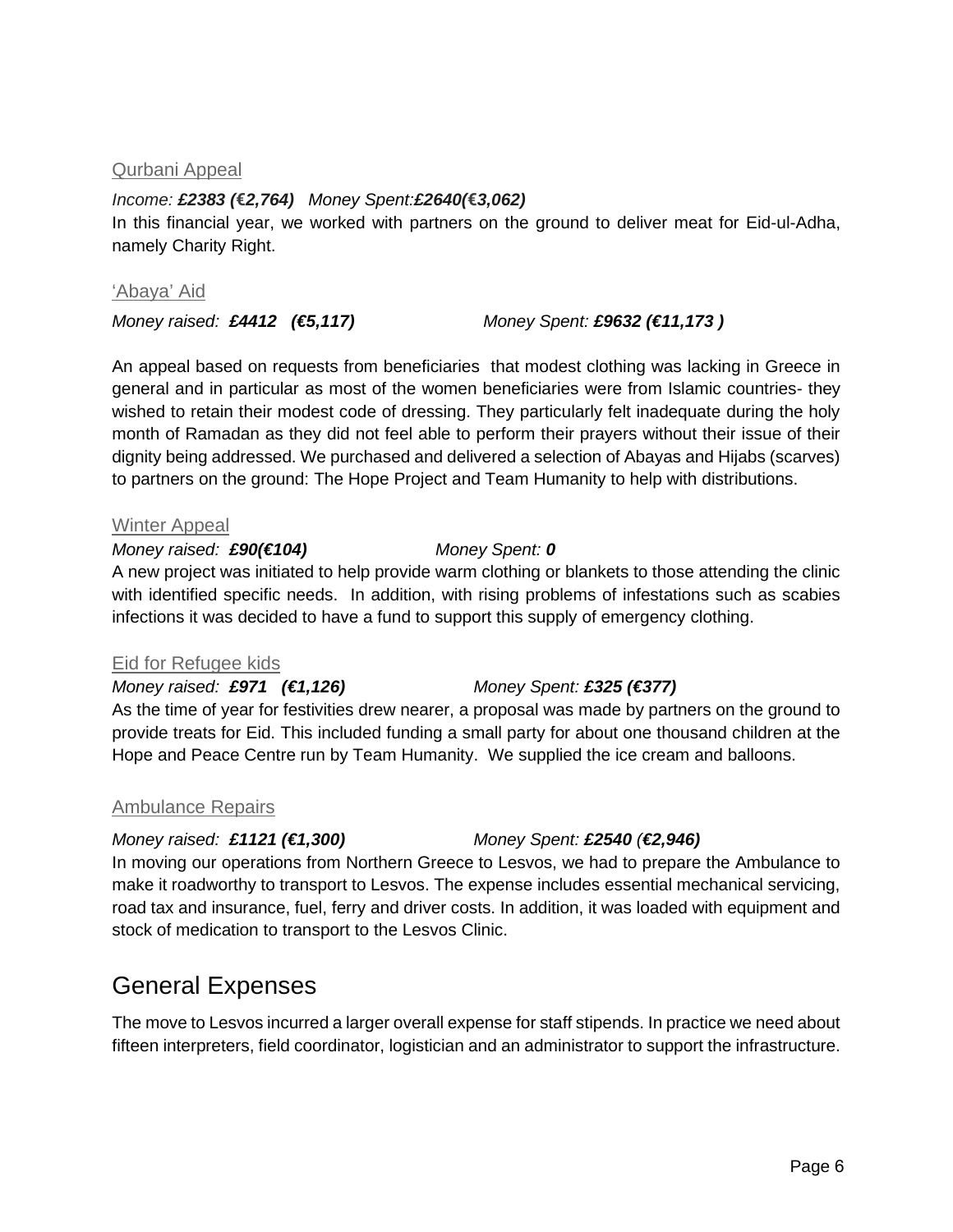# **Donations and Assets**

The charity continues to own a number of assets through purchases and through donations from volunteers. A number of these were given away to other NGOs or sold prior to the transfer from Northern Greece to the island of Lesvos.

Due to the potential for logistical issues, we rarely accept donations of food or clothing items from our volunteers. Some volunteers bring medicine and medical equipment, all of which is reviewed before use/distribution. Medicine is given to patients on a prescription basis, and when necessary we request our patients return for a follow up so their health can be monitored.

## **Reserves**

We have a new reserves policy. In practice, we use the donations into our paypal account to hold the "reserve" needed for three months of operations. When this is being dipped into on a regular basis- we exert skills and resources to perform more targeted fundraising such as running events.

# **Funds in deficit**

Overspending on some projects in particular "Sew and Knit", was done consciously as this supported the vulnerable women in the camp by providing a safe haven.The additional benefit was that it alleviated psychologically distressing symptoms by giving them a relaxing activity to do that helped to stop ruminating about their tragic past and uncomfortable present. It is to be viewed as a "start-up" cost and predominantly supported the cost of materials and a stipend for the project coordinator who helped to oversee the project.

#### **Contribution made by volunteers**

'Team Kitrinos' consists mainly of volunteer clinical and non-clinical staff with varying skill sets. The nature of the work may put a strain on volunteers after a longer placement, which is less of an issue due to higher turnover, ensuring maximum productivity as well as protecting volunteers' wellbeing. Being able to work with unpaid volunteers also allows us to maximise funds going directly towards our beneficiaries.

#### **Volunteer selection & processing**

We have a stringent procedure for processing volunteers. As we work with vulnerable people and children in the camps, each volunteer must go through a strict vetting process to ensure the safety of our beneficiaries and sign a code of conduct on arrival.

Volunteers are required to provide the following documents as part of the vetting process as well as the name of their next of kin:

- A copy of their passport (for ID validation)
- DBS form (criminal record checks)
- Degree certificate (must bear an apostille\*)
- Medical/prescribing licence
- Copy of passport/ travel documents
- A letter of good standing from the GMC (General Medical Council) (for doctors)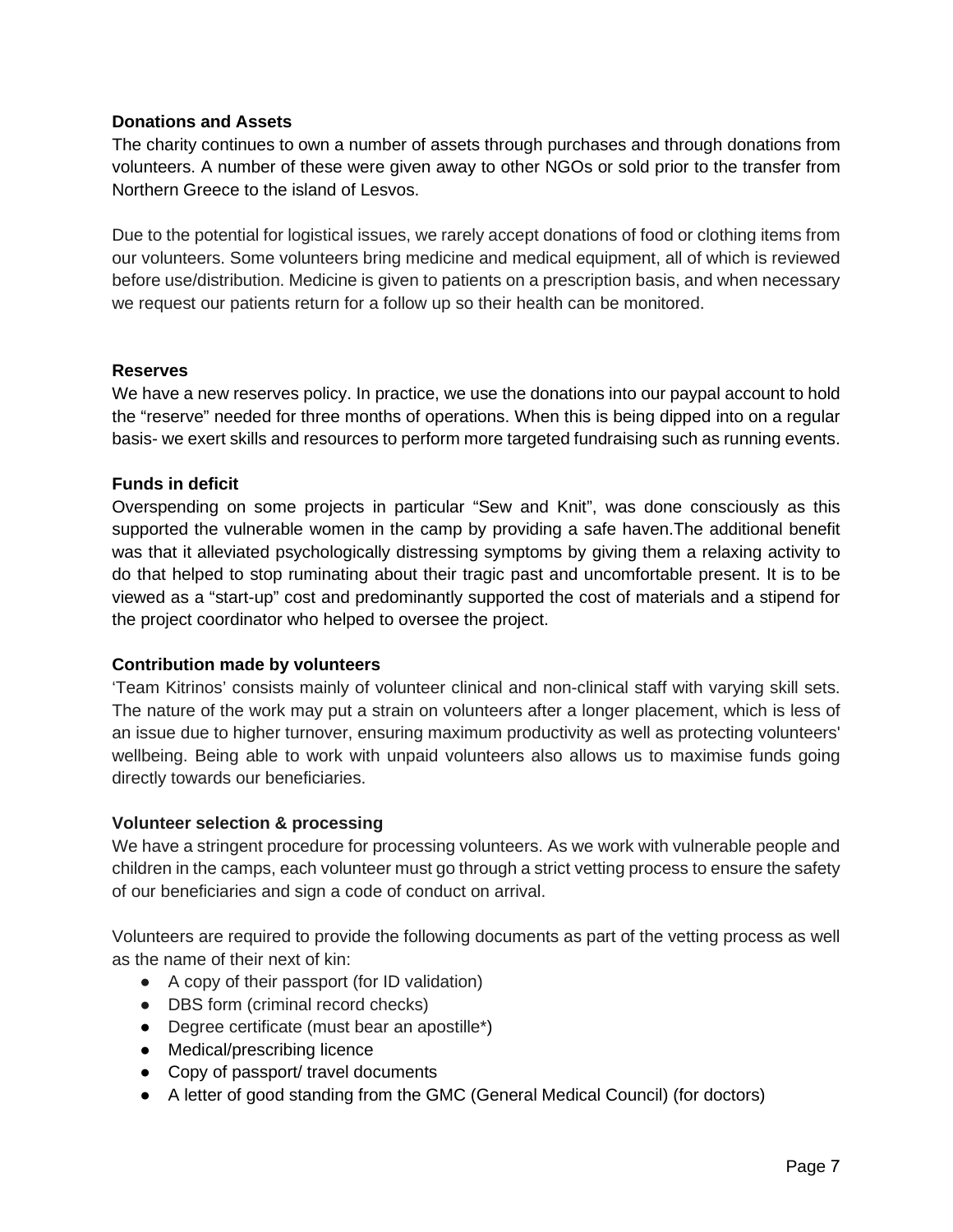• Other relevant certificates (ALS/BLS/medical insurance if applicable)

# **Ground Team**

The 'Field Team' consists of suitably skilled individuals with some language skills to help orientate the visiting volunteers as well as facilitate effective and safe consultations with the patients.

We ensure sustainability and empowerment through:

- Building of positive partnerships
- Workforce sourced locally offering equal opportunities and training to individuals not to mention a sense of hope for a better future.
- Environmentally friendly office management strategies eg running a "paperlight/ paperless" office environment.
- Smaller events- regular/ low cost (sponsored if possible) which help target individuals
- Focus educational- teaching and training both volunteers, staff and beneficiaries
- Regular giving through various online shopping portals eg "Give as you Live" or Amazon Smile or encouraging direct debits to be set up for 6 months to one year.

# *REFERENCE AND ADMINISTRATION DETAILS*

Kitrinos Healthcare Registered Charity No. 1172586 Company number 10128244 (LBG) 29 Charnwood Avenue Morden London SW19 3EJ

# **The trustees and officers serving during the year were as follows:**

- 1. Siyana Mahroof-Shaffi
- 2. Sanam Mallick
- 3. Smaira Wahid
- 4. Saiqa Ali

# **Resigned Trustees:**

- Chris Balcer (Finance): Resigned 15/10/2018
- Zubeda Sheikh (Finance): Resigned 15/10/2018
- Wouter Van De Fliert (Structure & Governance) :Resigned 07/02/2019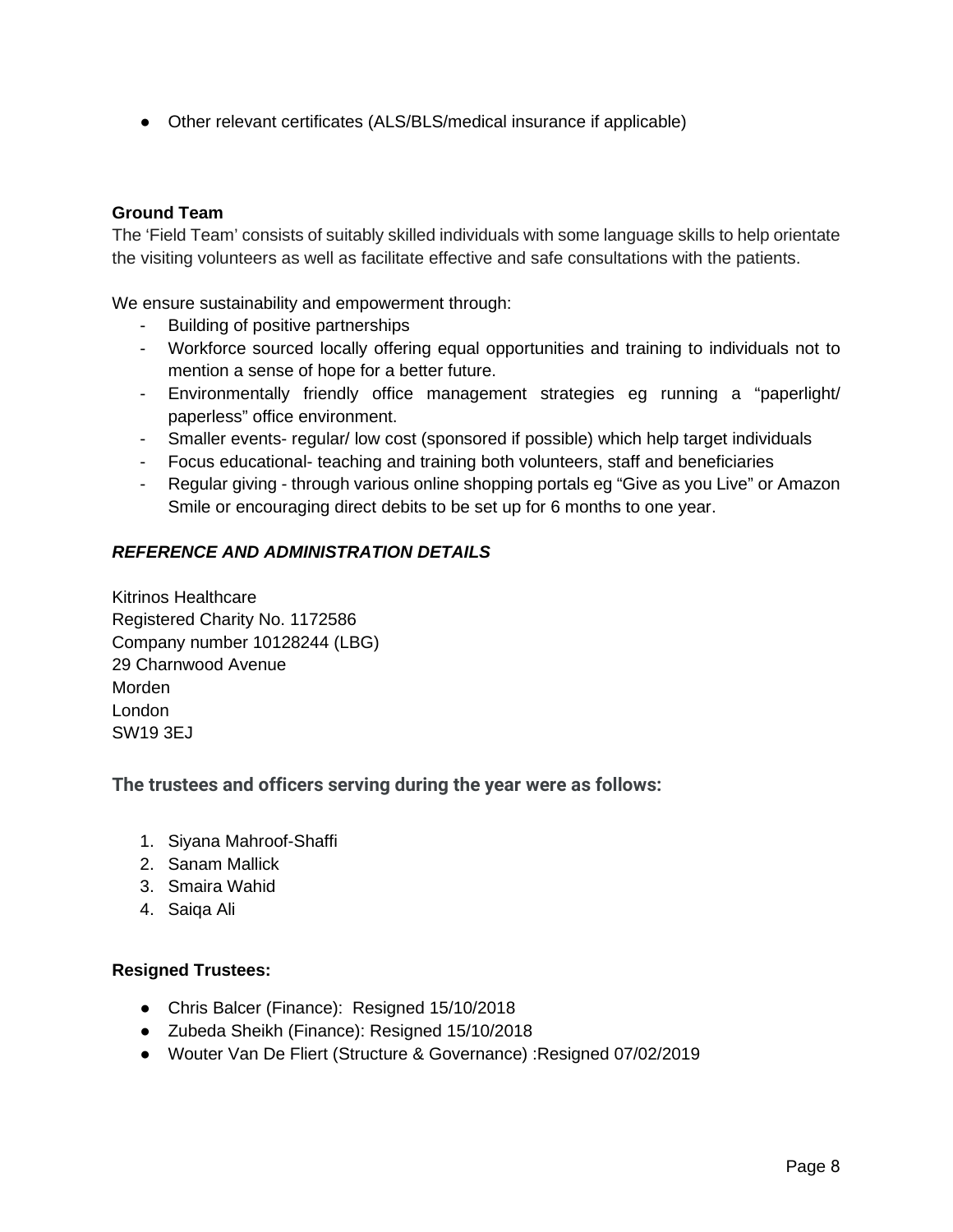# **Advisors to the Board**

- Ms Adenike Bola (Legal) Solicitor Role: legal advice
- Dr Nikki Salt and Dr Roger Schofield (Medical Advisors)

## *Structure, Governance and Governing document*

Kitrinos Healthcare is a company limited by guarantee and registered as a incorporated charity (CIO). The governing document is the constitution document dated April 2017

## *Governing documents*

#### [Recruitment and appointment of trustees](https://docs.google.com/document/d/11JArKKO_vwarJdtTp7Gigv8UeZXlrniP1nB9ekox97c/edit?usp=sharing)

1. Apart from the first charity trustees, every trust must be appointed for a term of 3 years by a resolution passed at a properly convened meeting of the charity trustees.

2. In selecting individuals for appointment as charity trustees, the charity trustees must have regard to the skills, knowledge and experience needed for the effective administration of Kitrinos Healthcare.

3. Specific attributes which are essential to our organisation will be reliability and trustworthiness.

As part of our governance we have the additional following policies:

[Volunteering Policy](https://docs.google.com/document/d/1sNkEYPJljCV-6vqMoTY2Rcdd3tXHNpqPNYCCk6QN2y8/edit?usp=sharing) [Trustee Recruitment Policy](https://docs.google.com/document/d/11JArKKO_vwarJdtTp7Gigv8UeZXlrniP1nB9ekox97c/edit?usp=sharing) [Staff Code of Conduct](https://docs.google.com/document/d/1Vz978uwy4Jz5mOEhDKjXSz03ZkxV8WV3h8QA1lb0d4o/edit?usp=sharing) [Outreach Visit Code of Conduct](https://docs.google.com/document/d/1s4TKUaKBKsHot1Y7UKuk2-MrYqaTxYZcKffPgVM7ROw/edit?usp=sharing) [Counter Terrorism and Anti Money Laundering Policy](https://docs.google.com/document/d/1CMWxeI1OEXDk62JArg5xPixvD0dknL0CqyQkqaV8TPI/edit?usp=sharing) [GDPR privacy policy](https://docs.google.com/document/d/1ils3jkrDADTY4KtE3ZZyQkjXxDm9vMs4fvGuN3pTYf0/edit?usp=sharing) [Risk Management Policy](https://docs.google.com/document/d/1MwXPGgGHSwbmTal_RmlF5-X7LAIFmFpY6PC2dEqKsNQ/edit?usp=sharing) [Financial Management Policy](https://docs.google.com/document/d/1nImlRyD4AvA2r_d5v-qLEFbKhcG1q5dyJEW4rKFFigo/edit?usp=sharing) [Safeguarding Children, Young People and Vulnerable Adults Policy](https://docs.google.com/document/d/1W8E23BtIzxFI8h7Wx-5dX98h7CO0kt6B6q7eRFKPQ0c/edit?usp=sharing) Reserves Policy

# Organisational structure

Once appointed, the board of trustees under the leadership of the current chair meet quarterly to review operations and processes. The UK head office (based in the Chairperson's home address) is supported by a small core administrative team in the UK who are responsible for:

- 1. General Office Administration
- 2. Volunteer recruitment and processing
- 3. Communications
- 4. Website and information technology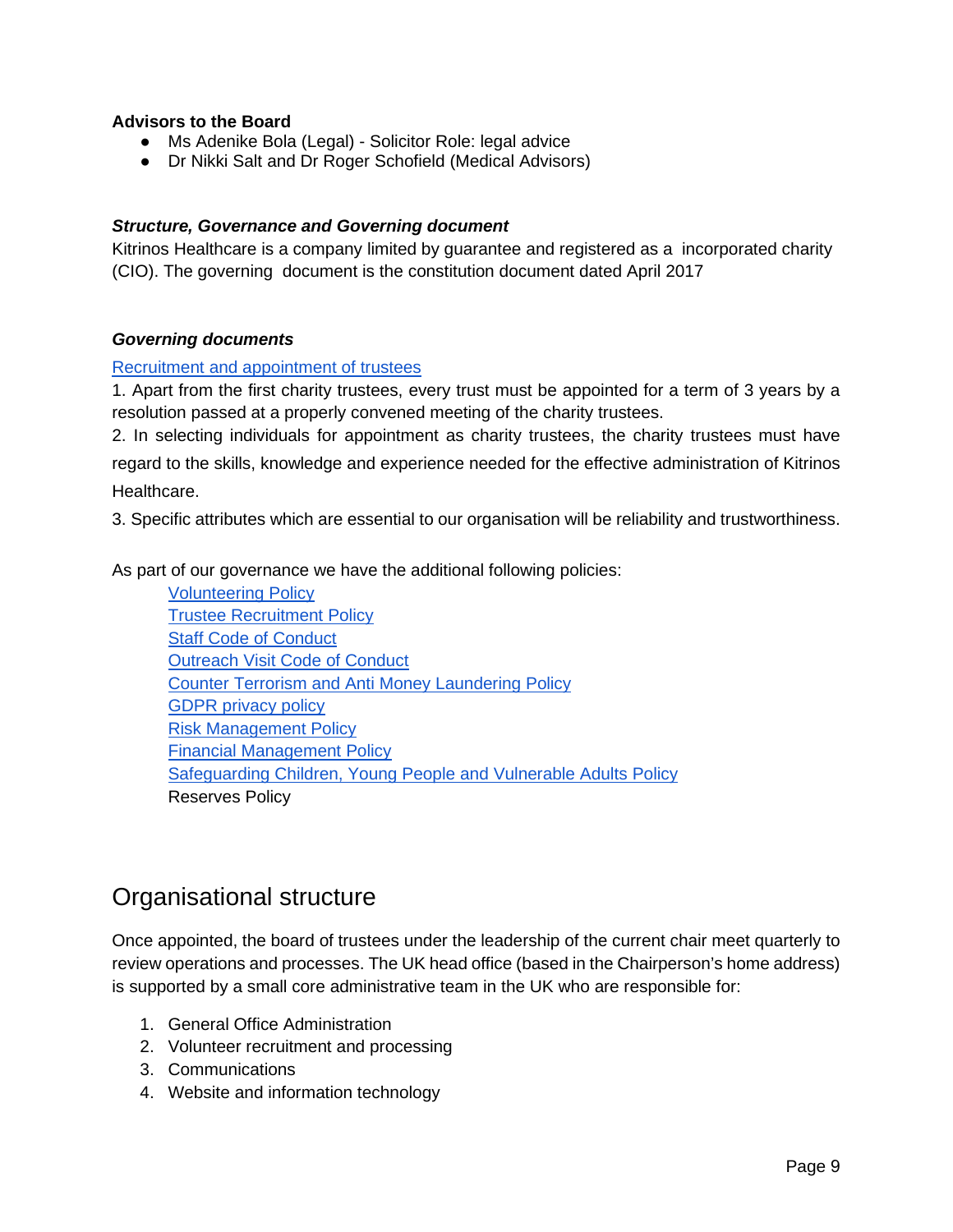5. Finance and Book-keeping.

The field team is supervised by a ground operations manager, supported this year by an administrative assistant and at least 10 interpreters of various languages (eg Arabic, Farsi, French Lingala, Somali and Qurdish) to support the multilingual population in our current location. They all sign a code of conduct and receive a small stipend (€150-€300 per month).

# Description of the charity

# *Trustees*

The board of trustees are responsible for the general control and management of the charity. The trustees give their time freely and receive no remuneration or other financial benefits. The chair in particular, continues to undertake the roles of chief executive officer and medical director on an honorary basis. To keep costs manageable- the charity continues to be run from a home based office.

The trustees meet together quarterly and are responsible for all decisions taken in relation to support the senior management team (consisting of staff and volunteers) and the activities provided by the charity.

# *Volunteers*

With over a thousand registered volunteers for the charity, the bulk of the clinical work continues to be undertaken by them. Several have now worked on a voluntary basis repeatedly for the charity some coming as often as four consecutive visits. In addition to the vital clinical support they also often generously bring donations to support the operations on the ground.

#### *Incentive worker scheme*

We are one of the few organisations helping to empower and rebuild the local community by recruiting members of them as support staff within the clinic to help with logistics, interpreter services, social services and even senior level coordination. All of whom are grateful for the opportunity and demonstrate enthusiasm, dedication and a willingness to learn and improve themselves. They are now part of the core support network which keeps the clinic running smoothly. The majority still live in the camp themselves.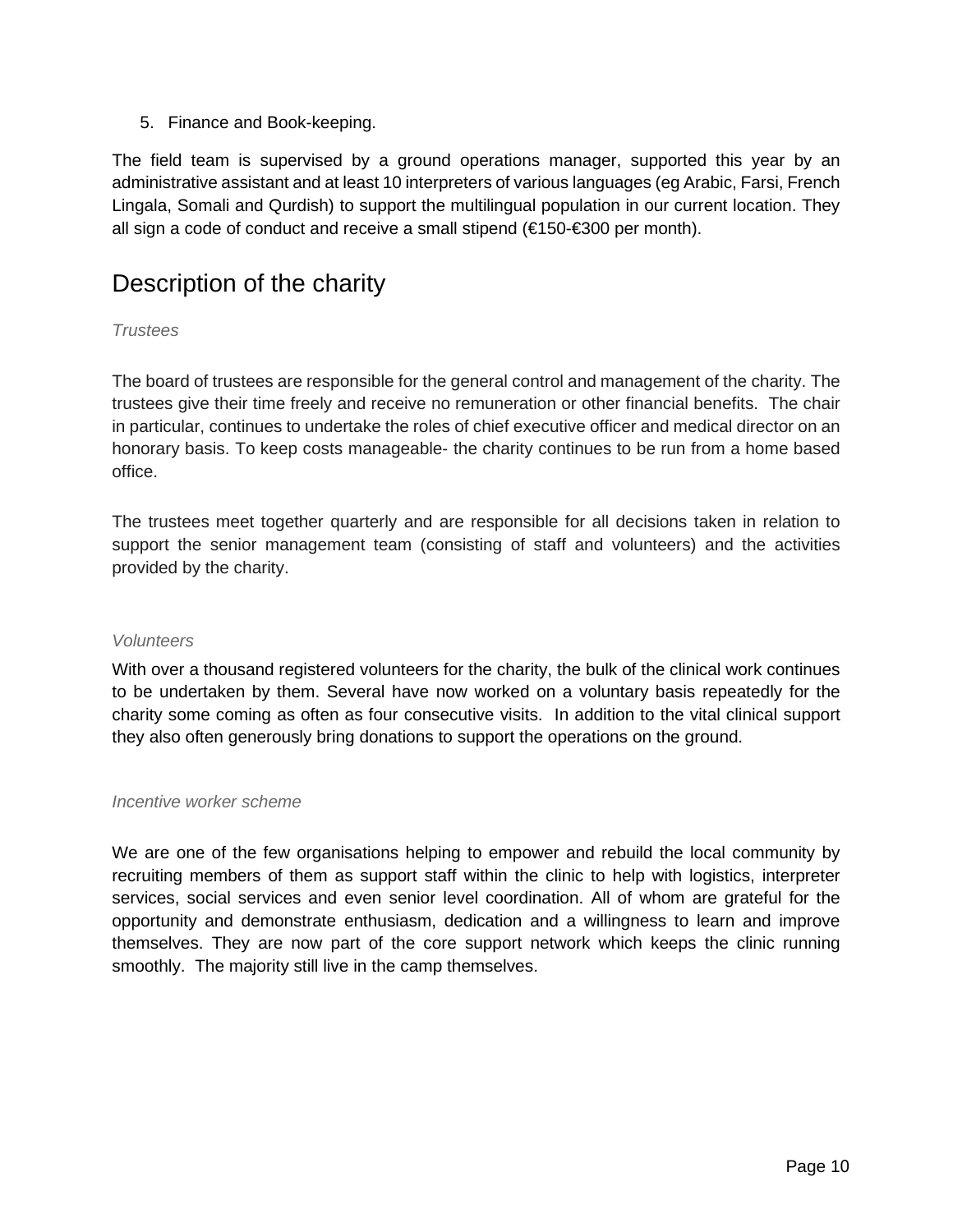# *ACTIVITIES AND ACHIEVEMENTS*

Kitrinos Healthcare is currently on the ground in Lesvos providing medical care and psychosocial support to our beneficiaries in Camp Moria. We deal with a wide range of medical cases and try to treat the majority of our patients in-house in our clinics, avoiding unnecessary transfers to the already overburdened local hospitals. We are dedicated to provide high standard holistic care among refugees and asylum seekers. Our aim to promote and protect the physical and mental health, wellbeing and welfare of those individuals who have suffered physical or psychological impact due to wars or disasters.

We actively educate the public and advocate for refugees via our campaigns and social media platform. We work with collaboration and in coordination with other charities and NGOs Outcome: Most of our primary medical services were provided "in-house" by a variety of carefully selected medical professionals who volunteer with us. This signposting exercise, its integral collection of local contacts through our networking within the Greek community over the last one year has been key to facilitating progress and enabling our team to provide the holistic approach of care which is much needed. We have attended to various needs both medical and social such as provision of hygiene products, sexual health and contraceptive services and a variety of specialist medical care as already detailed in this report.providing similar services with the aim to fill any gaps in relief and medical service delivery.

To date around 150,000 refugees were helped by Kitrinos Healthcare (see table at end of document). We have worked in multiple locations across Greece, and our current base is Camp Moria, Lesvos.

# *Activities*

The team provides primary health care including the following services:

# **Primary healthcare:**

- Antenatal care, family and birth planning
- Psychological first aid and secondary trauma
- Triage and referral
- Transportation services for high risk patients
- Chronic disease management
- Cancer care
- Sexual health workshops

# **Electronic Patient Records & Information Sharing**

• Since many migrants lack medical records whilst they were travelling, risking medical mismanagement we identified a need to provide a means for documenting patient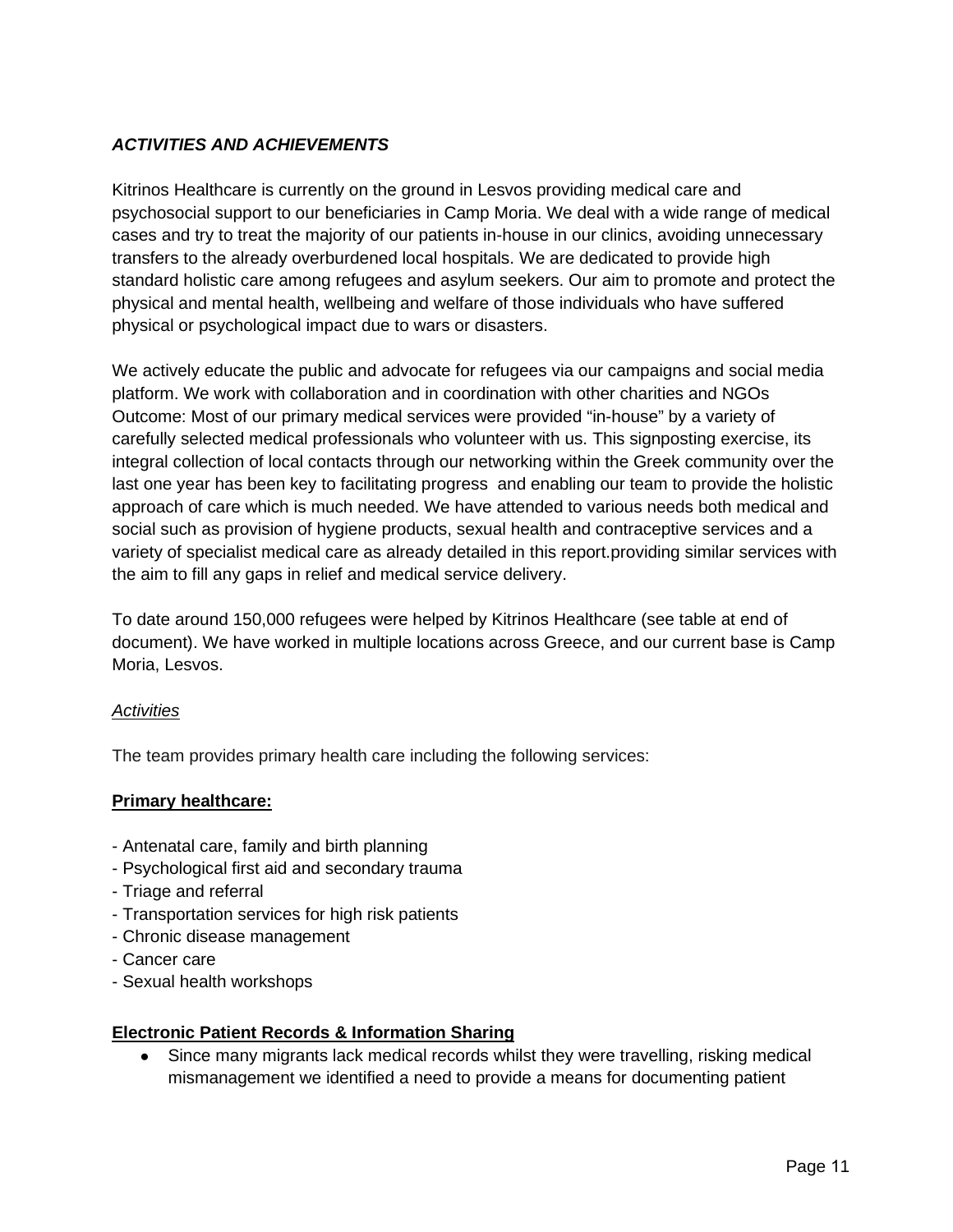records in a more transferable form, shared between clinicians in an effective way and copies given to patients on their departure from our care.

Outcome: This was achieved by setting up confidential cloud-based electronic patient records (EPR) used by clinicians for daily updates, providing hard copies of all patients records to be "hand held" facilitating transfer of clinical care to health providers who take over the care of the migrants as they proceed on their onward journey. Close collaboration with other medical providers and local Greek Specialists ensure that that additional medical information was provided where needed and information was shared from clinician to clinician.

# **Psychosocial support:**

● As well as providing primary health care services to refugees in need, during the year Kitrinos Healthcare offered a wide range of psychosocial support services, from recreational clubs and schemes to mental health workshops. The aim of our variety of projects is to improve general well-being and standard of living amongst refugees.

**Outcome:** During this year, it became apparent that integrating alternative activities within the medical clinic set up had obvious benefits. This seemed to be more helpful than traditional "talking therapies" - techniques which are redundant when more basic psychological first aid such as food and housing could not be attended to.

# **TTT: Stress and Trauma Regulation through Tapping**

We began this project in April 2017 in Leros Island Hotspot Camp, and the project was in full swing in 2018 in Camp Moria, Lesvos. The aim of the project was to offer stress and trauma regulation interventions in the form of the innovative 'trauma tapping technique' to refugees. With unsanitary conditions, high interpersonal tensions and limited access to food and healthcare, mental health issues such as depression, psychosis and PTSD are highly prevalent in Camp Moria. Around one in three refugees experience symptoms of post-traumatic stress, and according to Refugee [Rights Europe,](http://refugeerights.org.uk/reports/) in June 2018, almost 46% of refugees in Lesvos experiencing a health problem stated that their concern was a mental health issue. There has been a disturbing trend of declining mental wellbeing amongst children in Camp Moria, with reports of children as young as 7 attempting suicide, and *MSF* teams on the ground in Moria have observed that nearly ¼ of children between 6 and 18 showed signs of self-harm, attempted suicide or reported thoughts of suicide between February and June of 2018.

We use stress and trauma regulation training, including the innovative 'Trauma Tapping Technique' (TTT), to provide a much needed 'ripple of relief' to the Moria community. It is a language-free intervention, which is more appropriate and effective in a camp environment than talking therapy, which can be upsetting and re-traumatising and therefore may cause more harm than good. This physical intervention bypasses the need for verbal communication, which means that young children, and camp residents who struggle to communicate - such as those who are mute/nonverbal as a result of their trauma - do not miss out on much-needed emotional healing.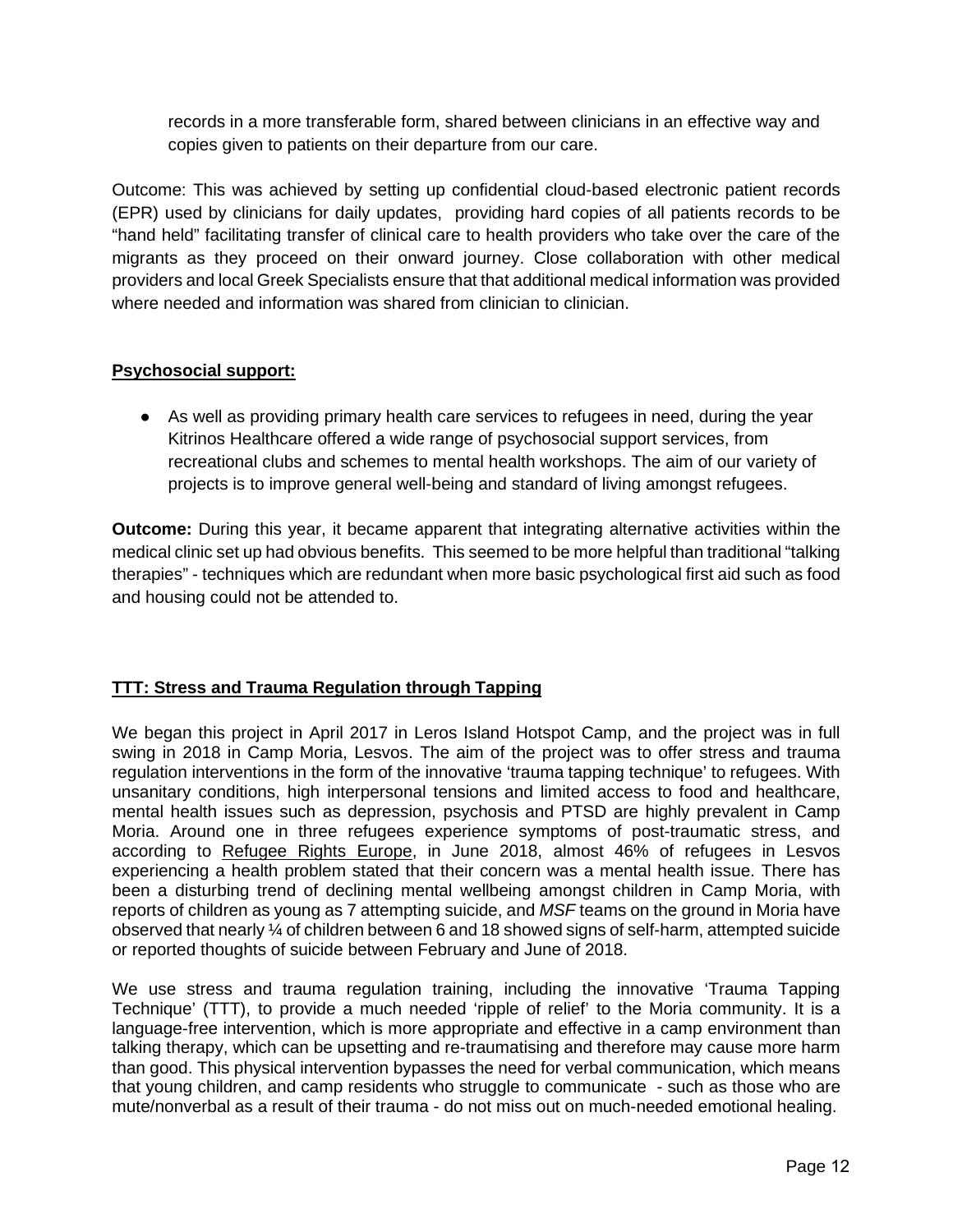We have been working in collaboration with Peaceful Heart Network to provide training workshops to our volunteers, who then administer TTT on patients, as well as teaching our clients how to practice TTT themselves and pass on their new skill to friends and family members. A huge benefit of this kind of therapy is that anyone can learn TTT and then pass it on, providing a more longterm solution to chronic stress and mental health issues and giving our patients the power to help heal themselves.

Between October and December 2018, we carried out a trial study in order to observe the effects of TTT on our clients. Our clients rated their mood from 1 (happy) to 6 (sad). On average, there was an improvement in mood: with the scores significantly improved after the treatment. This was a pilot project and enabled a full service to be started in December 2018 providing TTT as a form of stress and trauma relief within the clinic in Moria.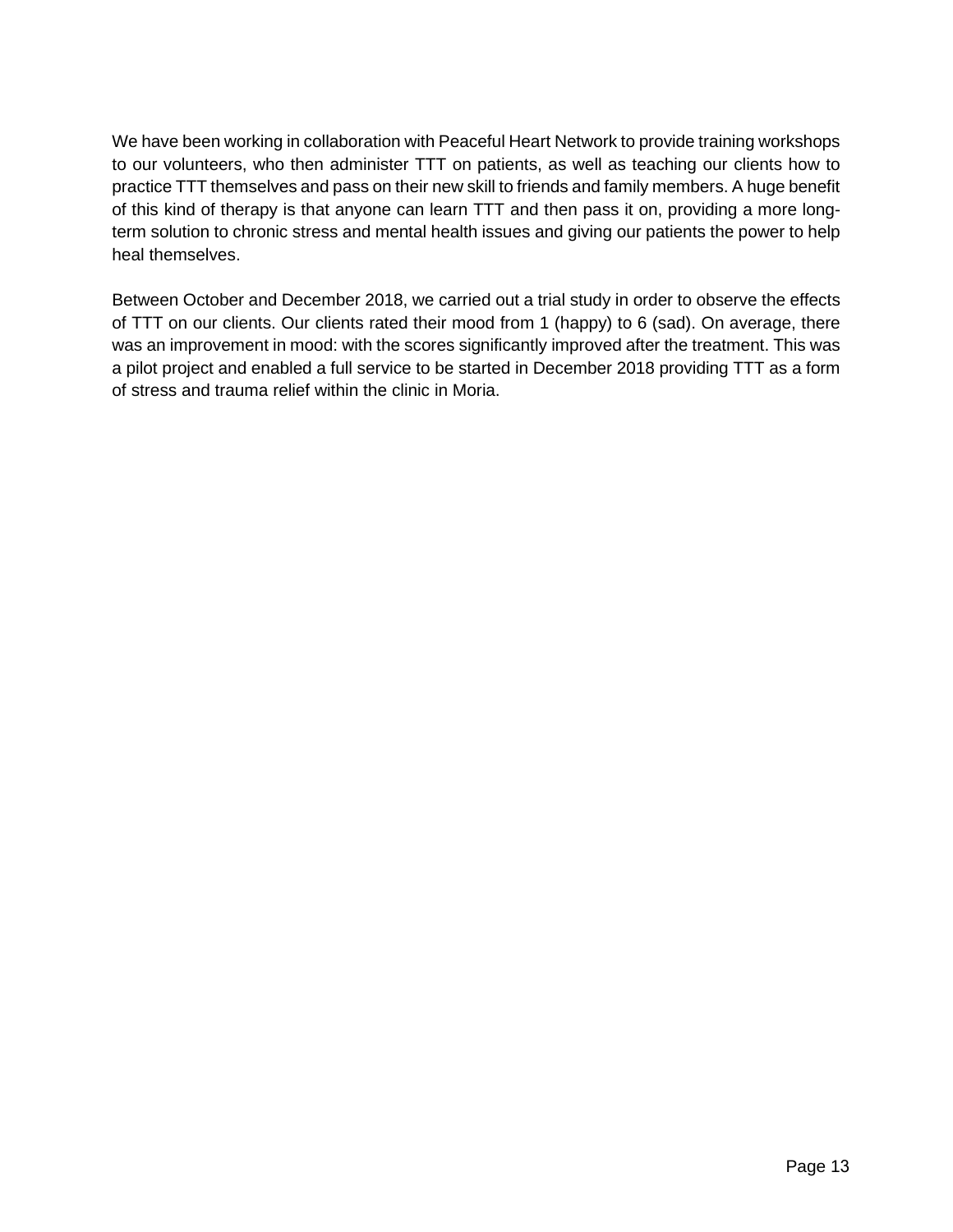| <b>Location</b>                                                     | <b>Date</b>                 | <b>Total</b> |
|---------------------------------------------------------------------|-----------------------------|--------------|
| 1. Moria Camp, Lesvos                                               | Oct 2015 - Feb 2016         | 100,000      |
| 2. Edomenie Border Camps                                            | Feb - May 2016              | 30,000       |
| 3. EKO Camp                                                         | <b>Feb - June 2016</b>      | 2,500        |
| 4. Lesvos, Northern Greece                                          | Ramadan Dates & eid gift    | 10,000       |
| 5.Camp Drama                                                        | <b>Jun - Dec 2016</b>       | 500          |
| 6. Camp Serrez                                                      | <b>Jun - Sep 2016</b>       | 500          |
| 7. Vagiochori (Ghost camp)                                          | Dec - Feb 2016              | 100          |
| 8. Sinatex Kavalari Camp                                            | Dec - Feb 2017              | 600          |
| 9. Elpida Camp                                                      | <b>Jan- Jun 2016</b>        | 800          |
| 10. Lesvos, Rhodes, Northern Greece                                 | <b>Ramadan Distribution</b> | 1,500        |
| 11. Qurbani Distribution Lesvos, Northern<br>Greece, Kavala & Drama | Sept, 2017                  | 720          |
| 12. Lesvos Burial (including children)                              | <b>Nov 2017</b>             | 20           |
| 13. Serrez Camp- Winter Cover<br>(Highly Vulnerable)                | Nov 2017 - Jan 2018         | 80           |
| 14. Athens "Hope Clinic" - Out of Hours<br><b>Primary Care</b>      | Sept 2017 - Jan 2018        | 600          |
| 15. Athens "Velos Youth Centre"                                     | Sept 2017 - Jan 2018        | 300          |
| 16. Veria Camp (Families & pregnant women)                          | Nov 2017 - Jun 2018         | 400          |
| 17. Leros 'Hot Spot' Camp                                           | Nov 2017 - Mar 2018         | 800          |
| 18. Nea Kavala                                                      | Jan 2018 - Jul 2018         | 750          |
| 19. Moria Camp, Lesvos                                              | May 2018 - present          | 10,000       |

*Activities & Beneficiaries served (2015- 2019) [Source: UNHCR Camp data]*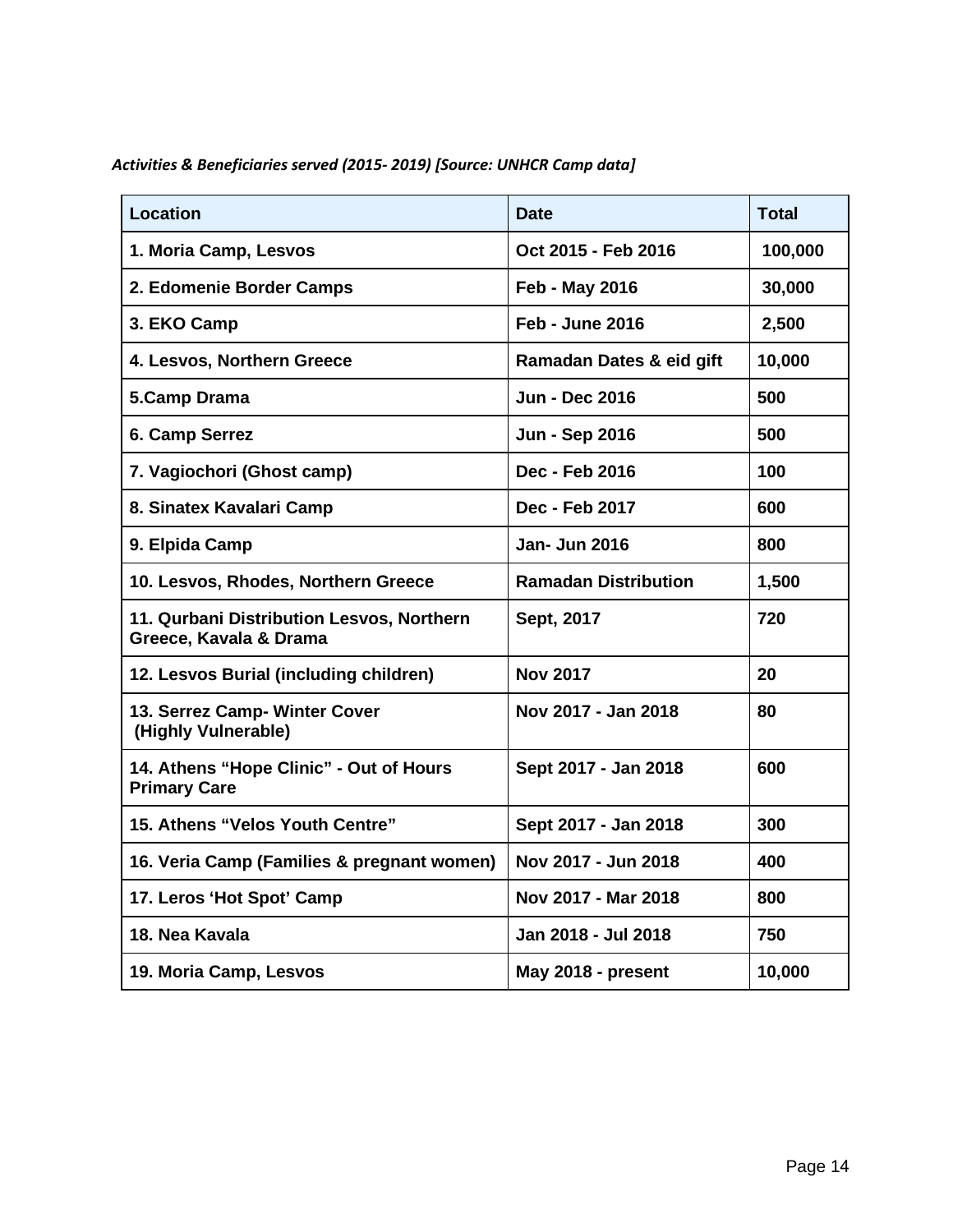# **Public Benefit Statement:**

The main purpose of our charity is to prevent sickness and promote health. This was initially set up in a traditional model of a primary health care service. We have been able to diversify this to incorporate innovations such as 'TTT', exercise and 'sew & knit' to significantly improve the beneficiary experience.

The electronic medical records was particularly revolutionary as it helped clinicians to keep an audit trail for patient care and avoid prescribing medication that had previously caused unwanted reactions. In one case - keeping these records even facilitated the release from prison of an elderly couple with known chronic diseases.

As the European Refugee Crisis continues in Greece and support from the local healthcare infrastructure is often challenged or unavailable - charities like ours are able to see, treat and continue to provide free medication to the vulnerable population.

Approved by order of the board of trustees on ............................................. and signed on its 31st Jan 2020behalf by:

.............................................

Dr S Mahroof-Shaffi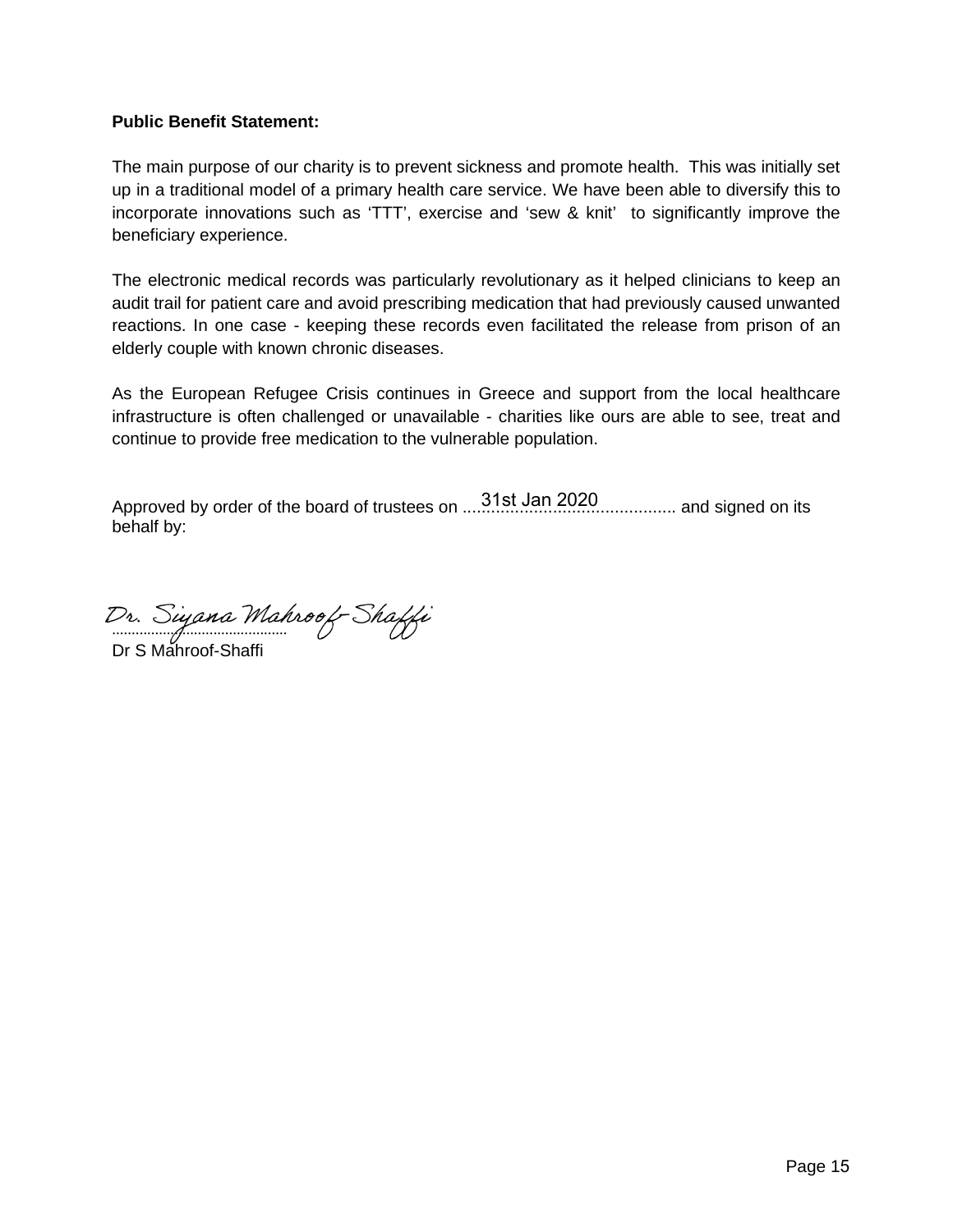#### **Independent examiner's report to the trustees of Kitrinos Healthcare Ltd ('the Company')**

I report to the charity trustees on my examination of the accounts of the Company for the year ended 30 April 2019.

#### **Responsibilities and basis of report**

As the charity's trustees of the Company (and also its directors for the purposes of company law) you are responsible for the preparation of the accounts in accordance with the requirements of the Companies Act 2006 ('the 2006 Act').

Having satisfied myself that the accounts of the Company are not required to be audited under Part 16 of the 2006 Act and are eligible for independent examination, I report in respect of my examination of your charity's accounts as carried out under section 145 of the Charities Act 2011 ('the 2011 Act'). In carrying out my examination I have followed the Directions given by the Charity Commission under section 145(5) (b) of the 2011 Act.

#### **Independent examiner's statement**

I have completed my examination. I confirm that no matters have come to my attention in connection with the examination giving me cause to believe:

- 1. accounting records were not kept in respect of the Company as required by section 386 of the 2006 Act; or
- 2. the accounts do not accord with those records; or
- 3. the accounts do not comply with the accounting requirements of section 396 of the 2006 Act other than any requirement that the accounts give a true and fair view which is not a matter considered as part of an independent examination; or
- 4. the accounts have not been prepared in accordance with the methods and principles of the Statement of Recommended Practice for accounting and reporting by charities [applicable to charities preparing their accounts in accordance with the Financial Reporting Standard applicable in the UK and Republic of Ireland (FRS 102)].

I have no concerns and have come across no other matters in connection with the examination to which attention should be drawn in this report in order to enable a proper understanding of the accounts to be reached

S Issadeen 1 Tylecroft Road London SW16 4BL

 $Date: 1/1$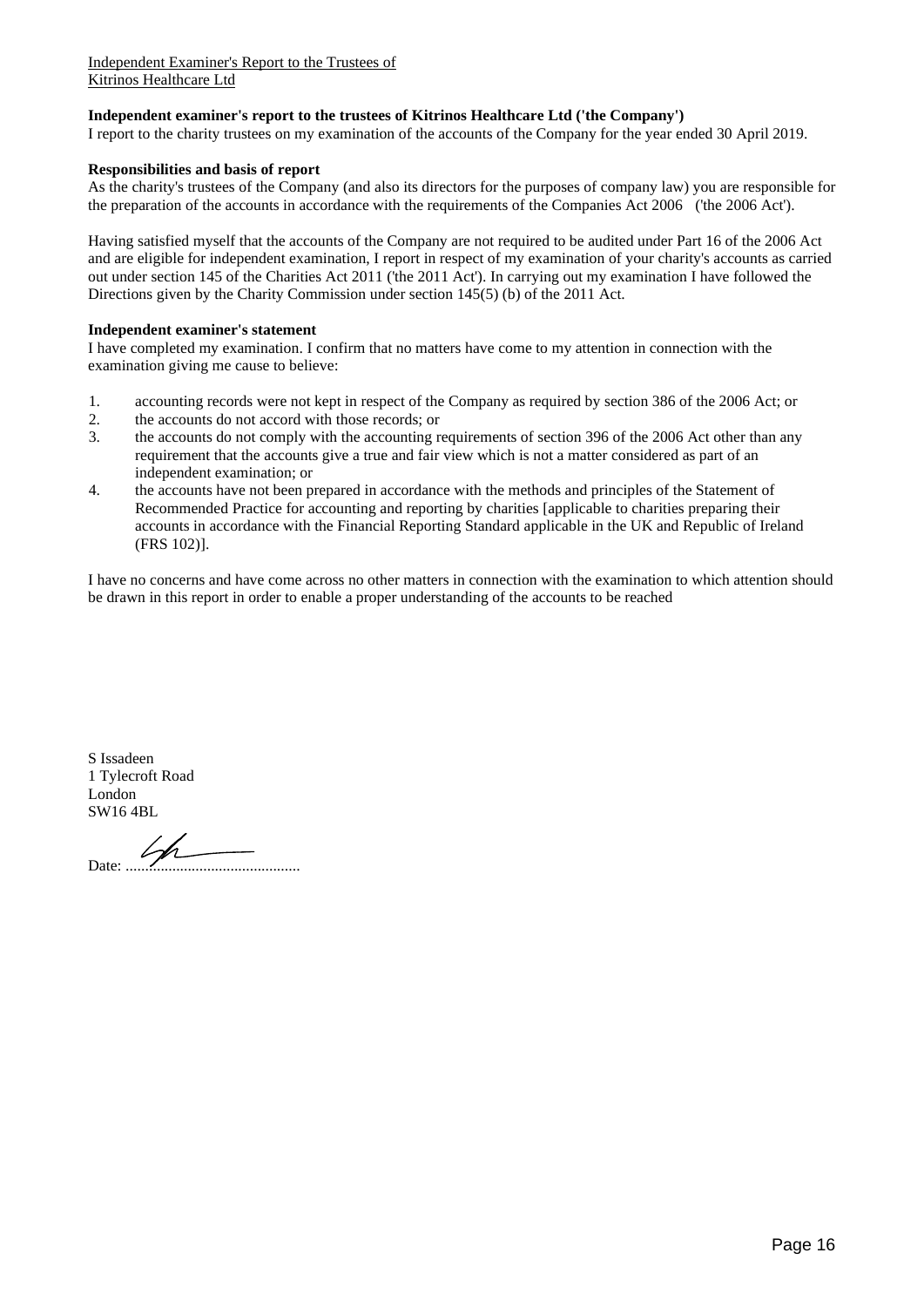## Kitrinos Healthcare Ltd

#### Statement of Financial Activities for the Year Ended 30 April 2019

|                                    |                |                      |                     | 30.4.19     | 30.4.18     |
|------------------------------------|----------------|----------------------|---------------------|-------------|-------------|
|                                    |                | Unrestricted<br>fund | Restricted<br>funds | Total funds | Total funds |
|                                    | <b>Not</b>     | £                    | £                   | $\pounds$   | $\pounds$   |
| <b>INCOME AND ENDOWMENTS FROM</b>  | es             |                      |                     |             |             |
| Donations and legacies             | $\mathfrak{2}$ | 126,944              | 19,400              | 146,344     | 208,365     |
| Other trading activities           | 3              | 1,493                |                     | 1,493       |             |
| <b>Total</b>                       |                | 128,437              | 19,400              | 147,837     | 208,365     |
| <b>EXPENDITURE ON</b>              |                |                      |                     |             |             |
| Raising funds                      | 4              | 3,258                |                     | 3,258       | 56          |
| <b>Charitable activities</b>       | 5              |                      |                     |             |             |
| Charitable activity                |                | 106,182              | 27,570              | 133,752     | 200,574     |
| <b>Total</b>                       |                | 109,440              | 27,570              | 137,010     | 200,630     |
|                                    |                |                      |                     |             |             |
| NET INCOME/(EXPENDITURE)           |                | 18,997               | (8,170)             | 10,827      | 7,735       |
| <b>Transfers between funds</b>     | 13             | (7,380)              | 7,380               |             |             |
|                                    |                |                      |                     |             |             |
| Net movement in funds              |                | 11,617               | (790)               | 10,827      | 7,735       |
| <b>RECONCILIATION OF FUNDS</b>     |                |                      |                     |             |             |
| <b>Total funds brought forward</b> |                | 3,957                | 3,835               | 7,792       | 57          |
|                                    |                |                      |                     |             |             |
| <b>TOTAL FUNDS CARRIED FORWARD</b> |                | 15,574               | 3,045               | 18,619      | 7,792       |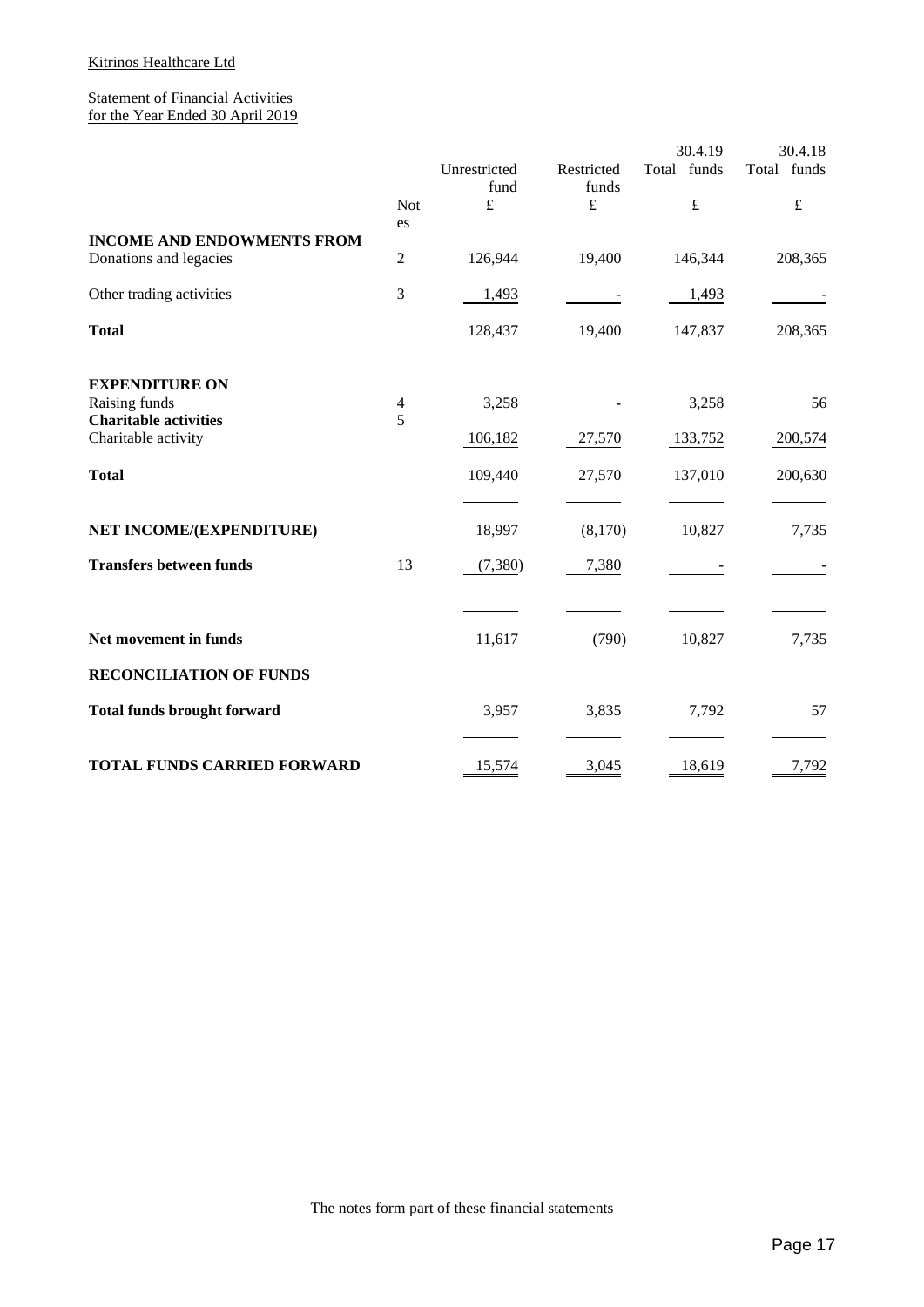#### Balance Sheet At 30 April 2019

|                                                 |                  |                      |                     | 30.4.19         | 30.4.18        |
|-------------------------------------------------|------------------|----------------------|---------------------|-----------------|----------------|
|                                                 |                  | Unrestricted<br>fund | Restricted<br>funds | Total funds     | Total funds    |
|                                                 | <b>Not</b><br>es | $\pounds$            | $\pounds$           | $\pounds$       | $\pounds$      |
| <b>CURRENT ASSETS</b>                           |                  |                      |                     |                 |                |
| Debtors<br>Cash in hand                         | 10               | 7,000<br>17,225      | 3,045               | 7,000<br>20,270 | 9,976          |
|                                                 |                  | 24,225               | 3,045               | 27,270          | 9,976          |
| <b>CREDITORS</b>                                |                  |                      |                     |                 |                |
| Amounts falling due within one year             | 11               | (8,651)              |                     | (8,651)         | (2,184)        |
| NET CURRENT ASSETS                              |                  | 15,574               | 3,045               | 18,619          | 7,792          |
| TOTAL ASSETS LESS CURRENT<br><b>LIABILITIES</b> |                  | 15,574               | 3,045               | 18,619          | 7,792          |
|                                                 |                  |                      |                     |                 |                |
| <b>NET ASSETS</b>                               |                  | 15,574               | 3,045               | 18,619          | 7,792          |
| <b>FUNDS</b>                                    | 13               |                      |                     |                 |                |
| Unrestricted funds<br>Restricted funds          |                  |                      |                     | 15,574<br>3,045 | 3,957<br>3,835 |
| <b>TOTAL FUNDS</b>                              |                  |                      |                     | 18,619          | 7,792          |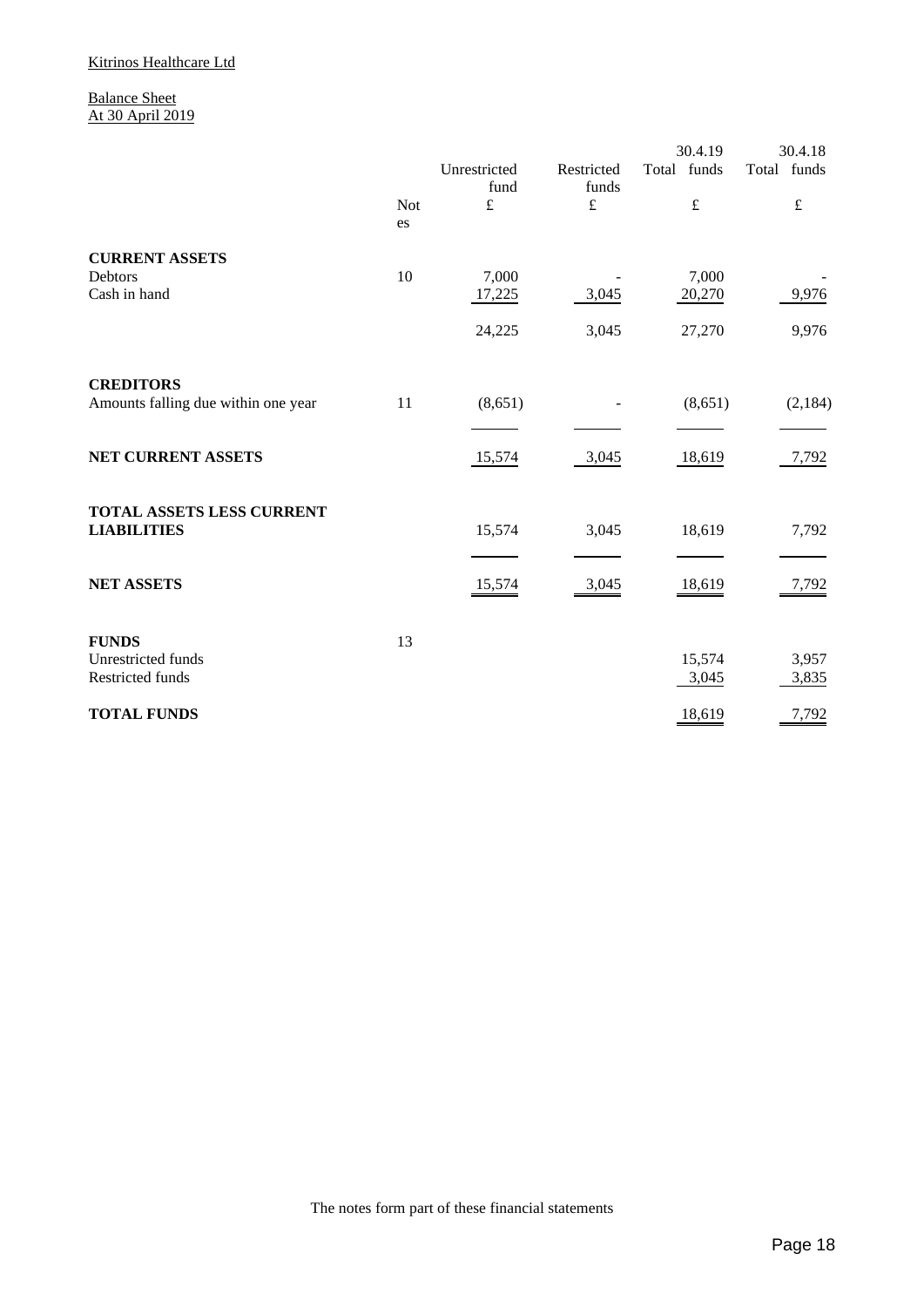#### Kitrinos Healthcare Ltd

#### Balance Sheet - continued At 30 April 2019

The charitable company is entitled to exemption from audit under Section 477 of the Companies Act 2006 for the year ended 30 April 2019.

The members have not required the company to obtain an audit of its financial statements for the year ended 30 April 2019 in accordance with Section 476 of the Companies Act 2006.

The trustees acknowledge their responsibilities for

- (a) ensuring that the charitable company keeps accounting records that comply with Sections 386 and 387 of the Companies Act 2006 and
- (b) preparing financial statements which give a true and fair view of the state of affairs of the charitable company as at the end of each financial year and of its surplus or deficit for each financial year in accordance with the requirements of Sections 394 and 395 and which otherwise comply with the requirements of the Companies Act 2006 relating to financial statements, so far as applicable to the charitable company.

These financial statements have been prepared in accordance with the provisions applicable to charitable companies subject to the small companies regime.

The financial statements were approved by the Board of Trustees on ............................................. and were signed on its 31st January 2020behalf by:

 $L_{\nu}$ . Oggan  $\mu$ 

Dr S Mahr6of-Shaffi -Trustee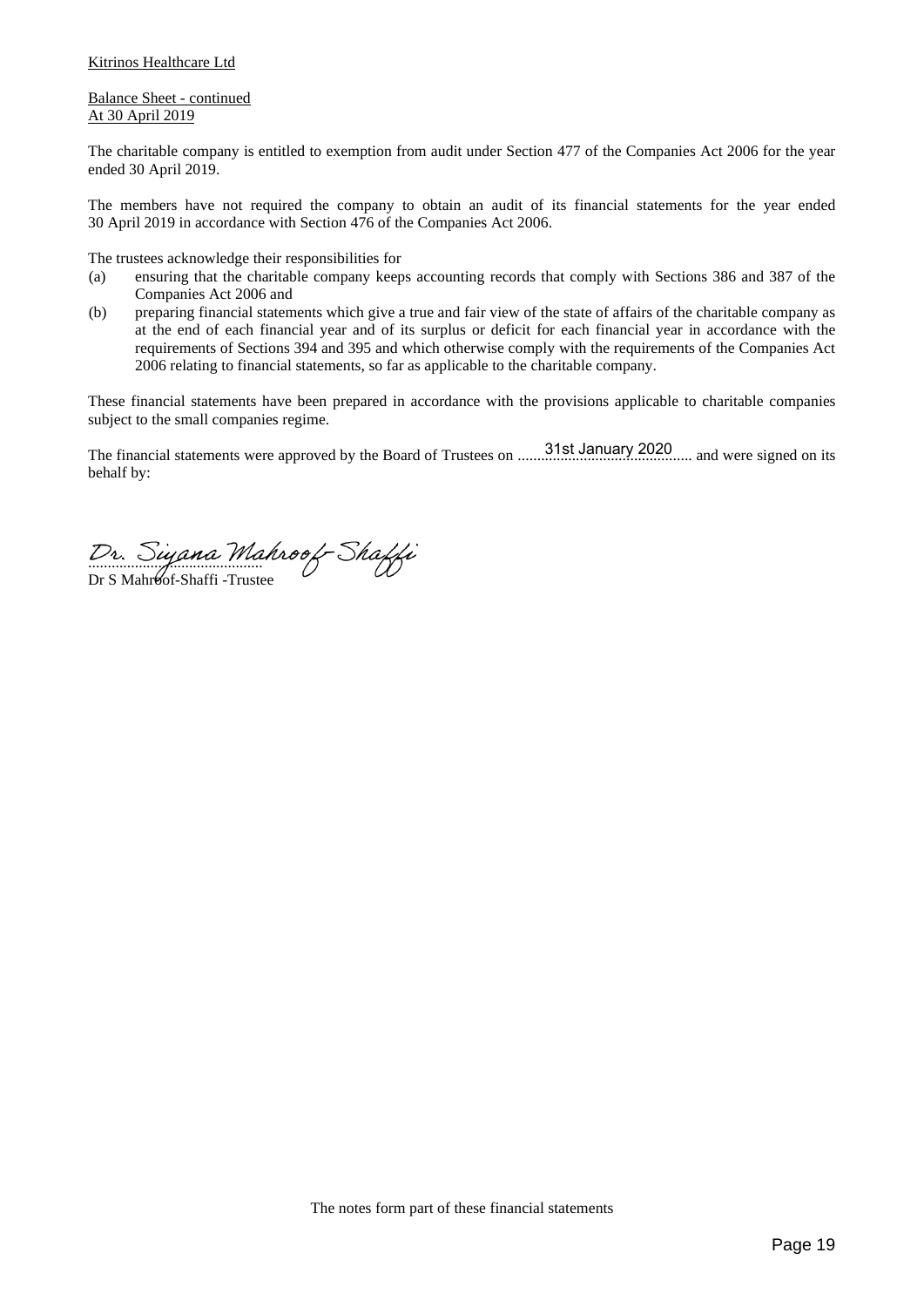#### **1. ACCOUNTING POLICIES**

#### **Basis of preparing the financial statements**

The financial statements of the charitable company, which is a public benefit entity under FRS 102, have been prepared in accordance with the Charities SORP (FRS 102) 'Accounting and Reporting by Charities: Statement of Recommended Practice applicable to charities preparing their accounts in accordance with the Financial Reporting Standard applicable in the UK and Republic of Ireland (FRS 102) (effective 1 January 2015)', Financial Reporting Standard 102 'The Financial Reporting Standard applicable in the UK and Republic of Ireland' and the Companies Act 2006. The financial statements have been prepared under the historical cost convention.

#### **Income**

All income is recognised in the Statement of Financial Activities once the charity has entitlement to the funds, it is probable that the income will be received and the amount can be measured reliably.

#### **Expenditure**

Liabilities are recognised as expenditure as soon as there is a legal or constructive obligation committing the charity to that expenditure, it is probable that a transfer of economic benefits will be required in settlement and the amount of the obligation can be measured reliably. Expenditure is accounted for on an accruals basis and has been classified under headings that aggregate all cost related to the category. Where costs cannot be directly attributed to particular headings they have been allocated to activities on a basis consistent with the use of resources.

#### **Allocation and apportionment of costs**

Direct costs that are specifically related to an activity are allocated to that activity. Shared direct costs and support costs are apportioned between activities. The basis for apportionment, which is consistently applied, and proportionate to the circumstances is:

Staffing - on the basis of time spent in connection with any particular activity.

Premises related costs - on the proportion of floor area occupied by a particular activity.

Non specific support costs - on the basis of the usage of resources, in terms of time taken, capacity used, request made or other measures.

#### **Taxation**

The charity is exempt from corporation tax on its charitable activities.

#### **Fund accounting**

Unrestricted funds can be used in accordance with the charitable objectives at the discretion of the trustees.

Restricted funds can only be used for particular restricted purposes within the objects of the charity. Restrictions arise when specified by the donor or when funds are raised for particular restricted purposes.

Further explanation of the nature and purpose of each fund is included in the notes to the financial statements.

#### **2. DONATIONS AND LEGACIES**

Included in donations and legacies are grants totalling £33,248 (2018: £114,000).

### **3. OTHER TRADING ACTIVITIES**

|                    | 30.4.19 | 30.4.18                  |
|--------------------|---------|--------------------------|
|                    |         | t                        |
| Fundraising events | 1,493   | $\overline{\phantom{a}}$ |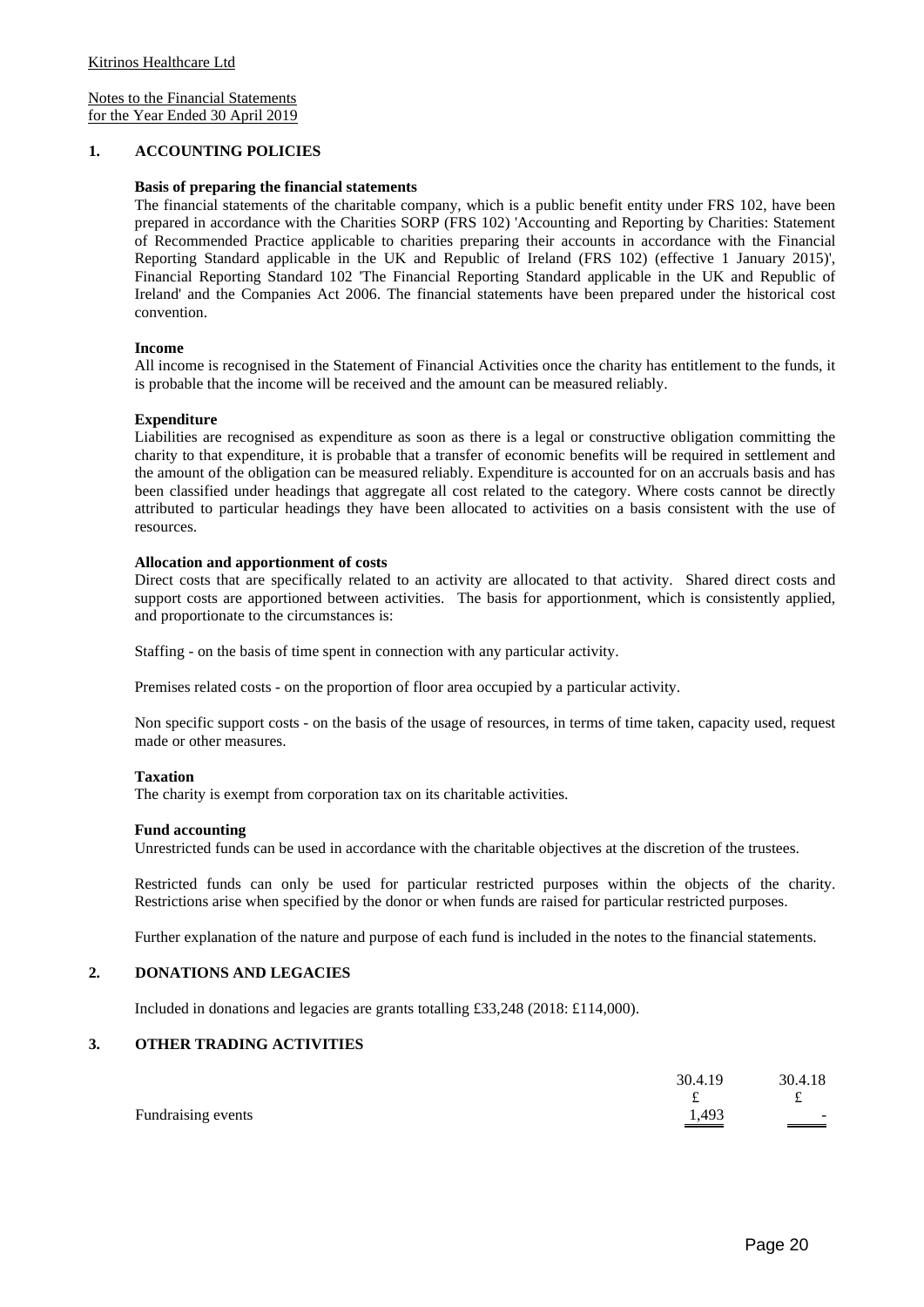Kitrinos Healthcare Ltd

Notes to the Financial Statements - continued for the Year Ended 30 April 2019

#### **4. RAISING FUNDS**

#### **Raising donations and legacies**

|                    | 30.4.19 | 30.4.18                 |
|--------------------|---------|-------------------------|
|                    |         |                         |
| Fundraising events | 3,258   | - 56<br>$\frac{38}{12}$ |

# **5. CHARITABLE ACTIVITIES COSTS**

|                     |        | Direct costs Support costs<br>(See note $6$ ) | Totals  |
|---------------------|--------|-----------------------------------------------|---------|
|                     |        |                                               |         |
| Charitable activity | 99,229 | 34,523                                        | 133,752 |

#### **6. SUPPORT COSTS**

|                     |                    | Information |       |                    |
|---------------------|--------------------|-------------|-------|--------------------|
|                     | Management         | technology  | Other | Totals             |
|                     |                    |             |       |                    |
| Charitable activity | $\frac{26,163}{2}$ | 564         | 7,796 | $\frac{34,523}{2}$ |

All of the support costs are met from the unrestricted funds.

Support costs, included in the above, are as follows:

#### **Management**

|                               | 30.4.19             | 30.4.18             |
|-------------------------------|---------------------|---------------------|
| Support costs                 | $\pounds$<br>26,163 | $\pounds$<br>25,549 |
| <b>Information technology</b> | 30.4.19             | 30.4.18             |
| $\ensuremath{\mathsf{IT}}$    | $\pounds$<br>564    | $\pounds$<br>2,407  |
| Other                         | 30.4.19             | 30.4.18             |
| Governance costs              | $\pounds$<br>7,796  | £<br>9,030          |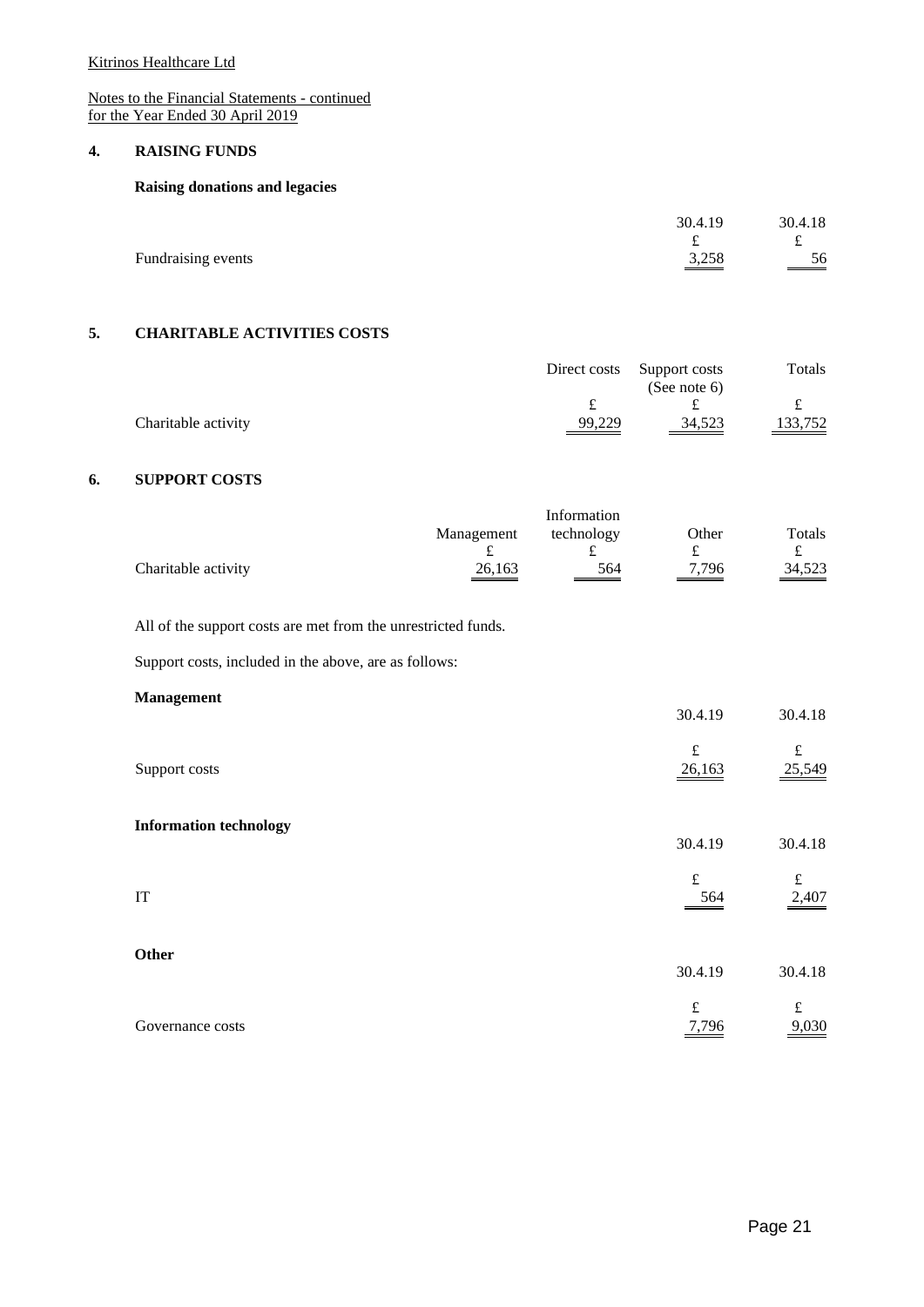## **7. TRUSTEES' REMUNERATION AND BENEFITS**

There were no trustees' remuneration or other benefits for the year ended 30 April 2019 nor for the year ended 30 April 2018.

#### **Trustees' expenses**

For details of transactions with trustees see Related Party note 14.

#### **8. COMPARATIVES FOR THE STATEMENT OF FINANCIAL ACTIVITIES**

|                                    | Unrestricted<br>fund<br>£ | Restricted<br>funds<br>$\mathbf f$ | funds<br>Total<br>$\pounds$ |
|------------------------------------|---------------------------|------------------------------------|-----------------------------|
| <b>INCOME AND ENDOWMENTS FROM</b>  |                           |                                    |                             |
| Donations and legacies             | 190,469                   | 17,896                             | 208,365                     |
| <b>Total</b>                       | 190,469                   | 17,896                             | 208,365                     |
| <b>EXPENDITURE ON</b>              |                           |                                    |                             |
| Raising funds                      | 56                        |                                    | 56                          |
| <b>Charitable activities</b>       |                           |                                    |                             |
| Charitable activity                | 165,841                   | 34,733                             | 200,574                     |
| <b>Total</b>                       | 165,897                   | 34,733                             | 200,630                     |
|                                    |                           |                                    |                             |
| NET INCOME/(EXPENDITURE)           | 24,572                    | (16, 837)                          | 7,735                       |
| <b>Transfers between funds</b>     | (20,672)                  | 20,672                             |                             |
|                                    |                           |                                    |                             |
| Net movement in funds              | 3,900                     | 3,835                              | 7,735                       |
| <b>RECONCILIATION OF FUNDS</b>     |                           |                                    |                             |
| <b>Total funds brought forward</b> | 57                        |                                    | 57                          |
|                                    |                           |                                    |                             |
| <b>TOTAL FUNDS CARRIED FORWARD</b> | 3,957                     | 3,835                              | 7,792                       |

#### **9. ACCOUNTANCY FEES**

Fees payable in respect of the compilation of the accounts and independent examination thereof are £1,440 (2018: £1,826).

#### **10. DEBTORS: AMOUNTS FALLING DUE WITHIN ONE YEAR**

|               | 30.4.19 | 30.4.18                          |
|---------------|---------|----------------------------------|
|               | ົ       | t                                |
| Other debtors | 7,000   | $\overline{\phantom{a}}$<br>$ -$ |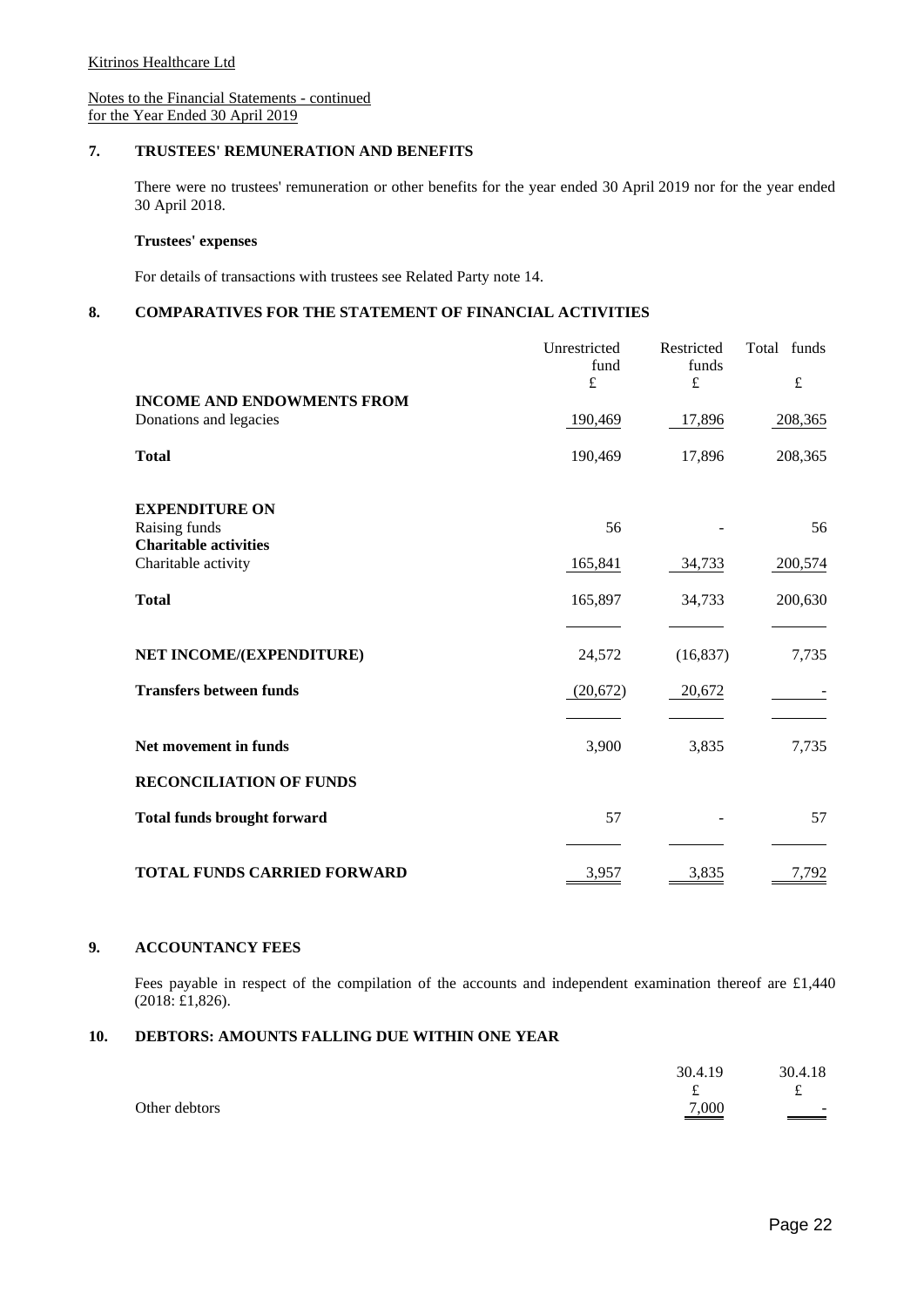## **11. CREDITORS: AMOUNTS FALLING DUE WITHIN ONE YEAR**

|                                         | 30.4.19 | 30.4.18 |
|-----------------------------------------|---------|---------|
|                                         | £       | £       |
| Bank loans and overdrafts (see note 12) | 3,103   | 721     |
| Other creditors                         | 4,408   | 263     |
| Accrued expenses                        | 1,140   | 1,200   |
|                                         | 8,651   | 2,184   |

#### **12. LOANS**

An analysis of the maturity of loans is given below:

|                                                              | 30.4.19           | 30.4.18  |
|--------------------------------------------------------------|-------------------|----------|
| Amounts falling due within one year on demand:<br>Bank loans | $\frac{3,103}{ }$ | 721      |
|                                                              |                   | $\equiv$ |

#### **13. MOVEMENT IN FUNDS**

|                                      |           | Net movement | <b>Transfers</b> |            |
|--------------------------------------|-----------|--------------|------------------|------------|
|                                      | At 1.5.18 | in funds     | between funds    | At 30.4.19 |
|                                      | £         | £            | £                | £          |
| <b>Unrestricted funds</b>            |           |              |                  |            |
| General fund                         | 3,957     | 18,997       | (7,380)          | 15,574     |
| <b>Restricted funds</b>              |           |              |                  |            |
| Food & Nutrition                     | 310       | (794)        | 484              |            |
| Zakat                                | 3,525     | (1,351)      |                  | 2,174      |
| Sew & Knit                           |           | 135          |                  | 135        |
| Qurbani Appeal                       |           | (257)        | 257              |            |
| Abaya Aid                            |           | (5,220)      | 5,220            |            |
| Help Refugees Get Through the Winter |           | 90           |                  | 90         |
| Eid for Refugee Kids in Greece       |           | 646          |                  | 646        |
| <b>Ambulance Repairs</b>             |           | (1, 419)     | 1,419            |            |
|                                      | 3,835     | (8,170)      | 7,380            | 3,045      |
|                                      |           |              |                  |            |
| <b>TOTAL FUNDS</b>                   | 7.792     | 10,827       |                  | 18,619     |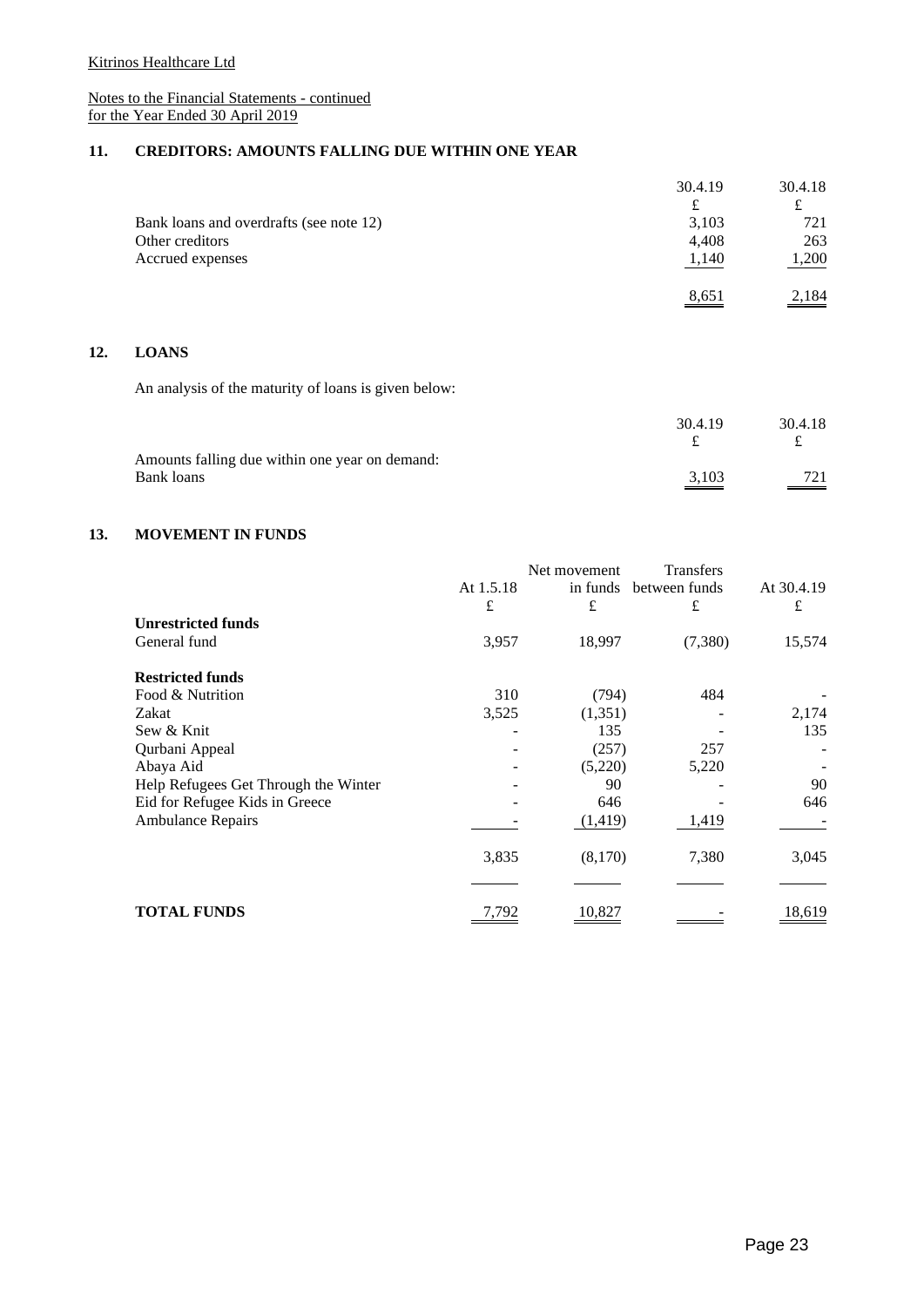#### **13. MOVEMENT IN FUNDS - continued**

Net movement in funds, included in the above are as follows:

|                                      | Incoming       | Resources<br>expended | Movement in<br>funds |
|--------------------------------------|----------------|-----------------------|----------------------|
|                                      | resources<br>£ |                       |                      |
| <b>Unrestricted funds</b>            |                | £                     | £                    |
| General fund                         | 128,437        | (109, 440)            | 18,997               |
| <b>Restricted funds</b>              |                |                       |                      |
| Food & Nutrition                     | 3,280          | (4,074)               | (794)                |
| Zakat                                | 7,008          | (8,359)               | (1, 351)             |
| Sew & Knit                           | 135            |                       | 135                  |
| Qurbani Appeal                       | 2,383          | (2,640)               | (257)                |
| Abaya Aid                            | 4,412          | (9,632)               | (5,220)              |
| Help Refugees Get Through the Winter | 90             |                       | 90                   |
| Eid for Refugee Kids in Greece       | 971            | (325)                 | 646                  |
| <b>Ambulance Repairs</b>             | 1,121          | (2,540)               | (1, 419)             |
|                                      | 19,400         | (27,570)              | (8,170)              |
|                                      |                |                       |                      |
| <b>TOTAL FUNDS</b>                   | 147,837        | (137,010)             | 10,827               |

#### **Comparatives for movement in funds**

|                           |                | Net movement  | <b>Transfers</b>   |                 |
|---------------------------|----------------|---------------|--------------------|-----------------|
|                           | At 1.5.17<br>£ | in funds<br>£ | between funds<br>£ | At 30.4.18<br>£ |
| <b>Unrestricted Funds</b> |                |               |                    |                 |
| General fund              | 57             | 24,572        | (20,672)           | 3,957           |
| <b>Restricted Funds</b>   |                |               |                    |                 |
| Food & Nutrition          |                | 310           |                    | 310             |
| Zakat                     |                | 3,525         |                    | 3,525           |
| <b>Burial Project</b>     |                | (9)           | 9                  |                 |
| Dates                     |                | (2,218)       | 2,218              |                 |
| <b>Medical Care</b>       |                | (11,076)      | 11,076             |                 |
| Sew & Knit                |                | (7, 332)      | 7,332              |                 |
| Qurbani Appeal            |                | (37)          | 37                 |                 |
|                           |                | (16, 837)     | 20,672             | 3,835           |
|                           |                |               |                    |                 |
| <b>TOTAL FUNDS</b>        | 57             | 7,735         |                    | 7,792           |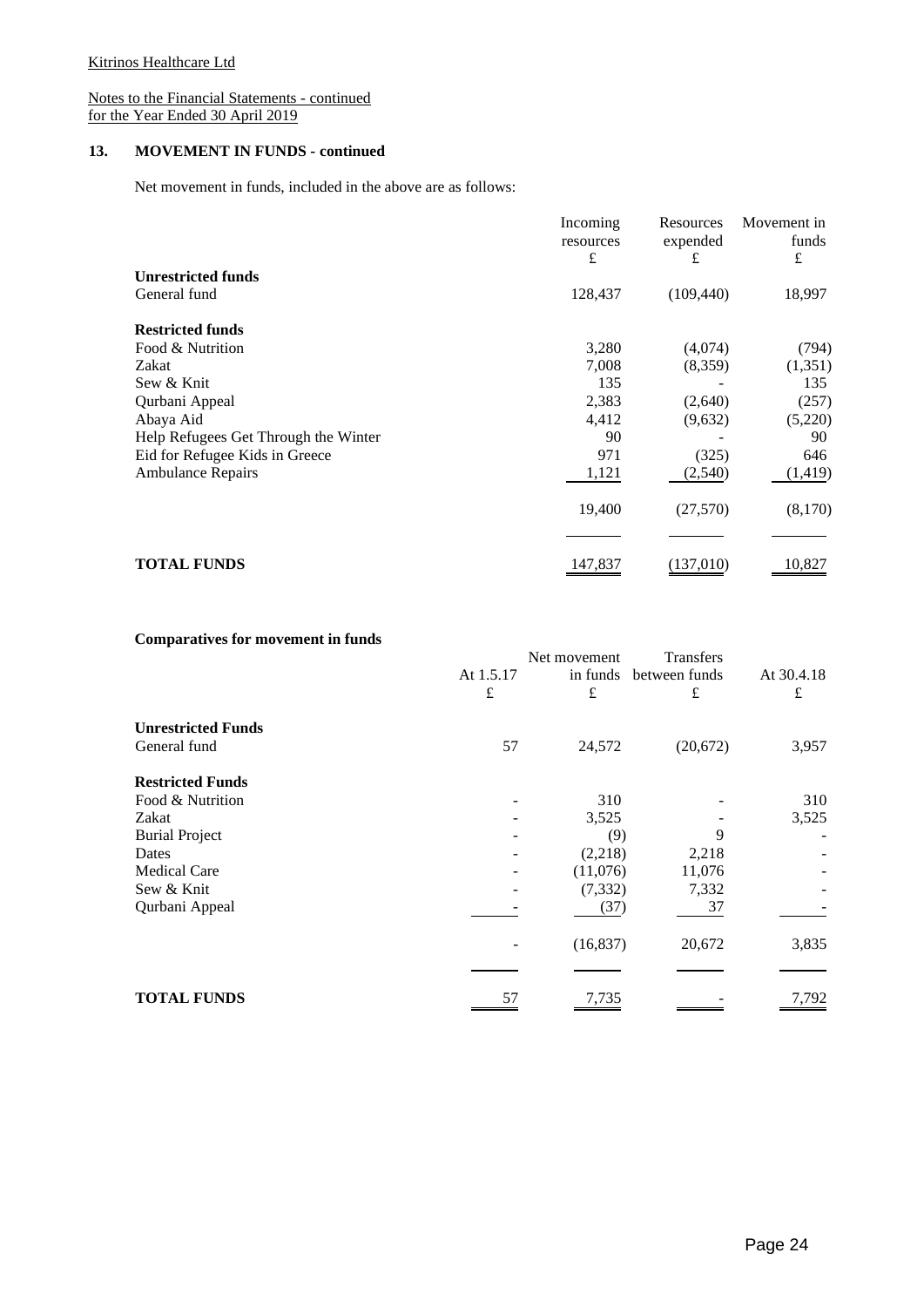#### **13. MOVEMENT IN FUNDS - continued**

Comparative net movement in funds, included in the above are as follows:

|                           | Incoming<br>resources<br>£ | Resources<br>expended<br>£ | Movement in<br>funds<br>£ |
|---------------------------|----------------------------|----------------------------|---------------------------|
| <b>Unrestricted funds</b> |                            |                            |                           |
| General fund              | 190,469                    | (165, 897)                 | 24,572                    |
| <b>Restricted funds</b>   |                            |                            |                           |
| Food & Nutrition          | 310                        |                            | 310                       |
| Zakat                     | 6,160                      | (2,635)                    | 3,525                     |
| <b>Burial Project</b>     | 2,116                      | (2,125)                    | (9)                       |
| Dates                     | 930                        | (3, 148)                   | (2,218)                   |
| <b>Medical Care</b>       | 853                        | (11, 929)                  | (11,076)                  |
| Sew & Knit                | 872                        | (8,204)                    | (7, 332)                  |
| Qurbani Appeal            | 6,655                      | (6,692)                    | (37)                      |
|                           | 17,896                     | (34, 733)                  | (16, 837)                 |
|                           |                            |                            |                           |
| <b>TOTAL FUNDS</b>        | 208,365                    | (200, 630)                 | 7,735                     |

A current year 12 months and prior year 12 months combined position is as follows:

|                                      |           | Net movement | <b>Transfers</b> |            |
|--------------------------------------|-----------|--------------|------------------|------------|
|                                      | At 1.5.17 | in funds     | between funds    | At 30.4.19 |
|                                      | £         | £            | £                | £          |
| <b>Unrestricted funds</b>            |           |              |                  |            |
| General fund                         | 57        | 43,569       | (28,052)         | 15,574     |
| <b>Restricted funds</b>              |           |              |                  |            |
| Food & Nutrition                     |           | (484)        | 484              |            |
| Zakat                                |           | 2,174        |                  | 2,174      |
| <b>Burial Project</b>                |           | (9)          | 9                |            |
| Dates                                |           | (2,218)      | 2,218            |            |
| <b>Medical Care</b>                  |           | (11,076)     | 11,076           |            |
| Sew & Knit                           |           | (7, 197)     | 7,332            | 135        |
| Qurbani Appeal                       |           | (294)        | 294              |            |
| Abaya Aid                            |           | (5,220)      | 5,220            |            |
| Help Refugees Get Through the Winter |           | 90           |                  | 90         |
| Eid for Refugee Kids in Greece       |           | 646          |                  | 646        |
| <b>Ambulance Repairs</b>             |           | (1, 419)     | 1,419            |            |
|                                      |           | (25,007)     | 28,052           | 3,045      |
| <b>TOTAL FUNDS</b>                   | 57        | 18,562       |                  | 18,619     |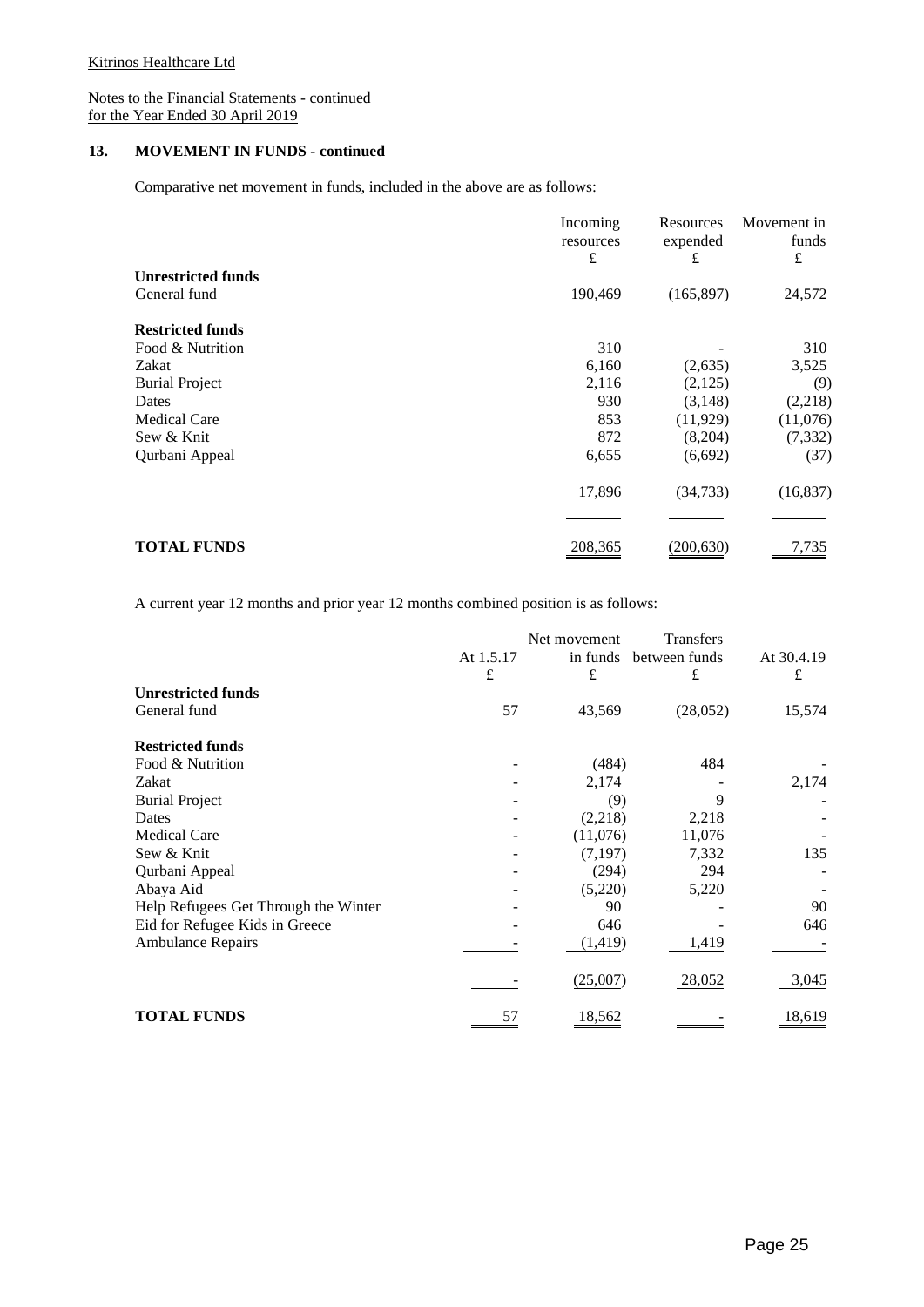#### **13. MOVEMENT IN FUNDS - continued**

A current year 12 months and prior year 12 months combined net movement in funds, included in the above are as follows:

|                                      | Incoming<br>resources | Resources<br>expended | Movement in<br>funds |
|--------------------------------------|-----------------------|-----------------------|----------------------|
|                                      | £                     | £                     | £                    |
| <b>Unrestricted funds</b>            |                       |                       |                      |
| General fund                         | 318,906               | (275, 337)            | 43,569               |
| <b>Restricted funds</b>              |                       |                       |                      |
| Food & Nutrition                     | 3,590                 | (4,074)               | (484)                |
| Zakat                                | 13,168                | (10,994)              | 2,174                |
| <b>Burial Project</b>                | 2,116                 | (2,125)               | (9)                  |
| Dates                                | 930                   | (3, 148)              | (2,218)              |
| <b>Medical Care</b>                  | 853                   | (11, 929)             | (11,076)             |
| Sew & Knit                           | 1,007                 | (8,204)               | (7, 197)             |
| Qurbani Appeal                       | 9,038                 | (9,332)               | (294)                |
| Abaya Aid                            | 4,412                 | (9,632)               | (5,220)              |
| Help Refugees Get Through the Winter | 90                    |                       | 90                   |
| Eid for Refugee Kids in Greece       | 971                   | (325)                 | 646                  |
| <b>Ambulance Repairs</b>             | 1,121                 | (2,540)               | (1, 419)             |
|                                      | 37,296                | (62, 303)             | (25,007)             |
| <b>TOTAL FUNDS</b>                   | 356,202               | (337, 640)            | 18,562               |

#### **14. RELATED PARTY DISCLOSURES**

During the year £7,368 was spent by the charity on travel and subsistence for S Mahroof-Shaffi in relation to its activities. Other amounts totalling £3,116 were reimbursed in relation to other costs incurred for the running of the charity.

A Varghese was reimbursed £198 for travel expenses in relation to the charity's activities.

The charity received grants totalling £6,400 from Global Humanitarian Relief Foundation (GHRF), a charity of which S Ali is also a trustee.

At the year end, S Mahroof-Shaffi was owed £4,408 (2018: £263) by the charity.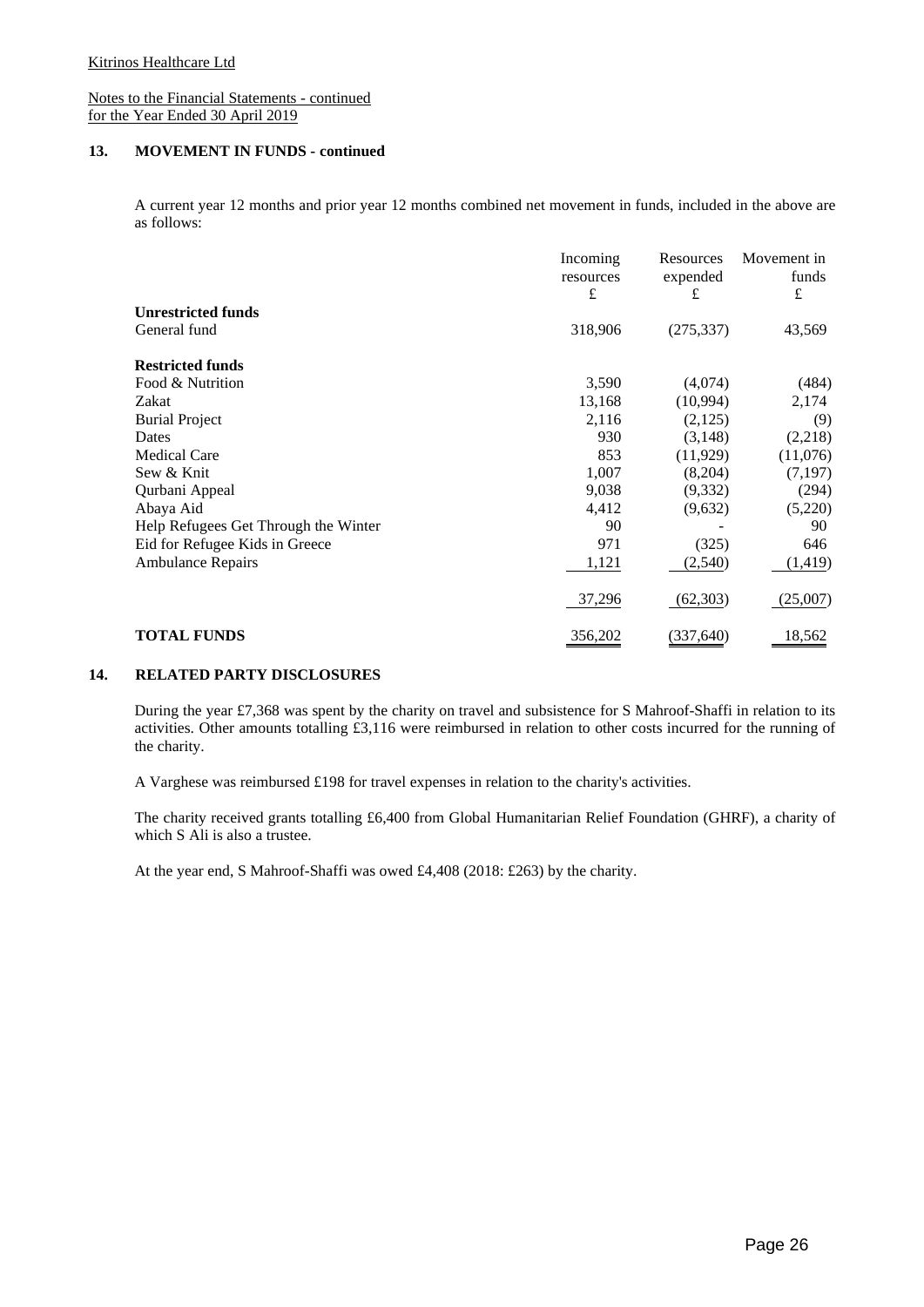#### **15. PURPOSE OF RESTRICTED FUNDS**

Food & Nutrition Provision of food and nutrition

Zakat Funds distributed within the criteria of zakat

Abaya Aid Provision of modest Islamic clothing

Help Refugees get through the Winter Provision of warm clothing, blankets and heaters

Sew & Knit Provison of sewing and knitting activities

Qurbani Provision of Qurbani meat during Eid

Eid for Refugee Kids in Greece Provision of food and toys

Ambulance Repairs To enable road worthiness of transport ambulance to Levos island